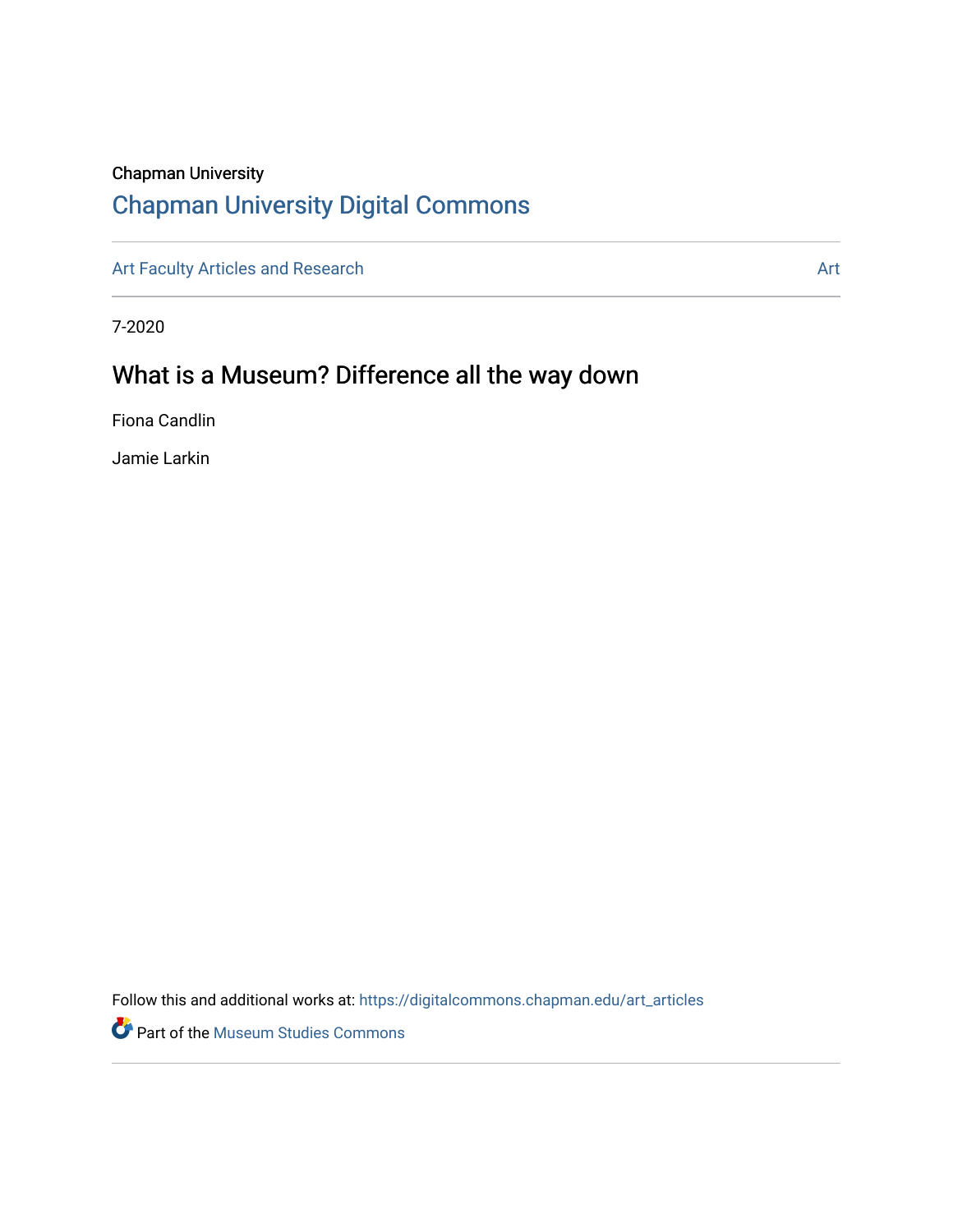## What is a Museum? Difference all the way down

### **Comments**

This article was originally published in Museum & Society, volume 18, issue 2, in 2020. [https://doi.org/](https://doi.org/10.29311/mas.v18i2.3147) [10.29311/mas.v18i2.3147](https://doi.org/10.29311/mas.v18i2.3147)

## Creative Commons License



This work is licensed under a [Creative Commons Attribution-Noncommercial-No Derivative Works 4.0](https://creativecommons.org/licenses/by-nc-nd/4.0/) [License](https://creativecommons.org/licenses/by-nc-nd/4.0/).

Copyright The authors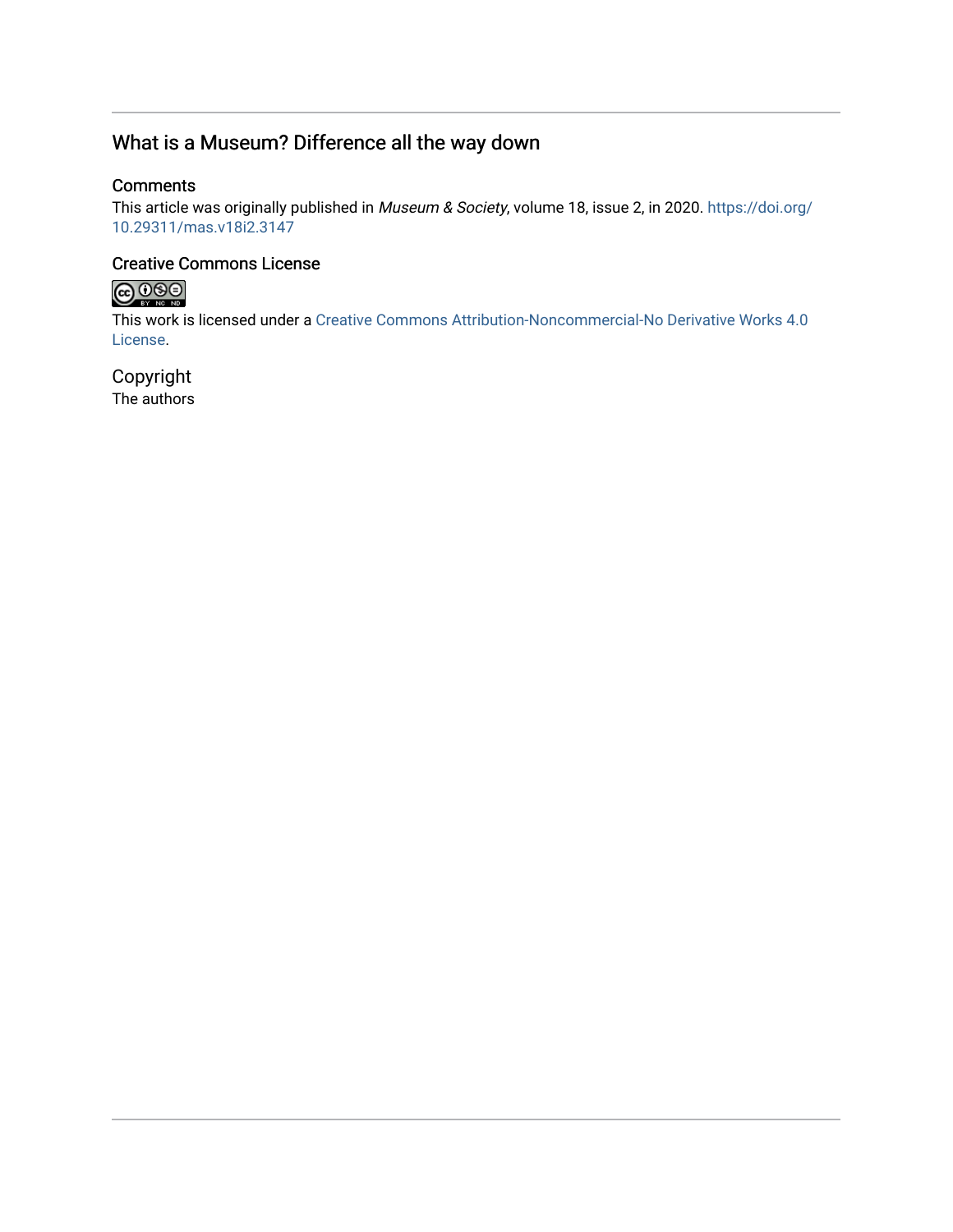## **What is a Museum? Difference all the way down**

*Fiona Candlin, Jamie Larkin*

#### **Abstract**

The Mapping Museums research team recently compiled a dataset of UK museums in existence between 1960 and 2020. In doing so, we had to decide what should be counted as a museum. In this paper, we outline the approaches that we initially took to establish the criteria for selection: adopting a conventional museum definition, using key characteristics, and respecting the venue's selfidentification; and we describe why they proved inadequate with respect to the heterogeneity of museum practice. We then explain how assemblage theory helped us conceptualize the complex realities of the museum sector and address the problem of selection. This approach has enabled us to develop a non-essentializing model of museums and to outline a more inclusive account of the UK museum sector.

#### **Introduction**

What is a museum? That question preoccupied the Mapping Museums research team for several years. We were compiling a dataset of UK museums open to the public between 1960 and 2020, and for the purposes of our study, we needed to decide what counted as a museum. Even more importantly we needed to establish how to make that decision: what should be our criteria for selection?<sup>1</sup>

The project, which is based at Birkbeck, University of London, was sparked off by our interest in the late twentieth century museums boom. It is well established that there was a worldwide increase in the number of museums (Hudson 2004). Some commentators in the UK thought that the expansion was due to the growing number of small, independent museums that were established by community and special interest groups, families, individuals, and businesses, but otherwise little was known about them (Morris 1988; Samuel 1994). It was not clear exactly when they opened, where they opened, what subjects they covered, their size or governance, and whether they remained open. Likewise, it was unclear how these new museums may have changed the overall profile of the sector.

This lack of historical knowledge was connected to the lack of data. Since 1988 the vast majority of surveys of UK museums have been conducted in tandem with the Registration Scheme, which set minimum standards for museums, and then with its replacement, the Accreditation Scheme. This means that surveys only compile information on those museums that have been officially recognized as achieving particular standards (Candlin *et al*. 2019). The Museums Association has compiled a more comprehensive dataset, but as their information derives from their membership, it favours those museums that have a professional orientation and can afford the fee to join. $2$  As a result, small museums that may not have an interest in or the capacity to apply for Accreditation or to join the Museums Association do not appear in any dataset. To make matters worse, much of the raw data that was collected has been lost, and it is only very recently that organizations started to track closure (Candlin and Poulovassilis 2019). This situation has made it difficult to see how the sector has changed over time.

The Mapping Museums research was designed to rectify this situation. We aimed at documenting the museum sector from 1960 to 2020, paying particular attention to the small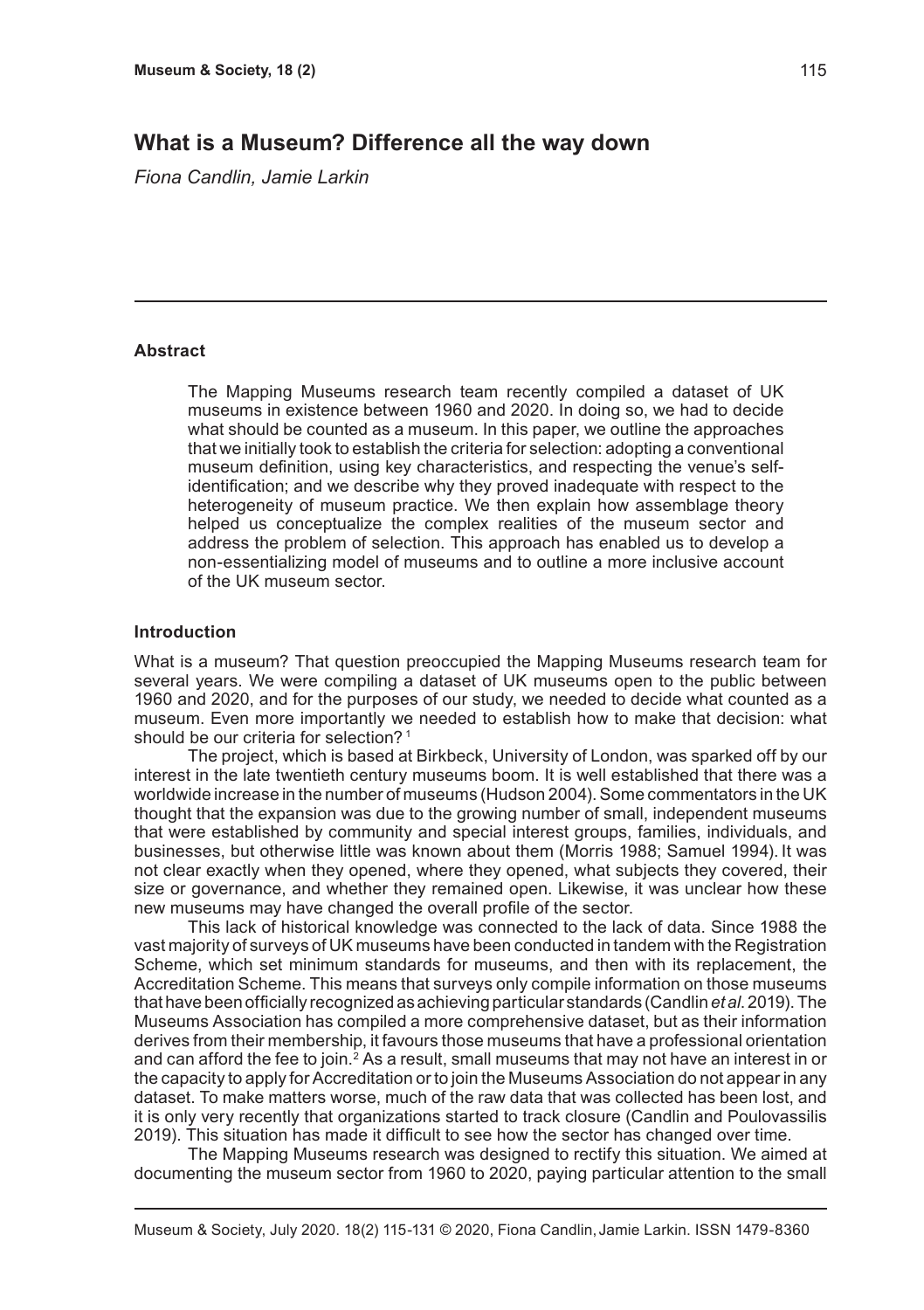independent museums that were often missing from other records, so as to analyze the overall composition of the sector and how it has developed over the past six decades. Establishing this information would then provide us with a basis for thinking about why so many new museums were opened during this period: if we could identify what exactly had opened, and who had opened it, then we would be in better position to understand why. In order to achieve these ends we needed to develop a database of museums that had been open since 1960.

In this article, we outline the four approaches we took when deciding what to include in the database. Our first approach was to use a definition to establish the parameters of the dataset, the second was to use the key characteristics of collections and public access, and the third was to respect a venue's self-identification. As we explain in reference to particular examples, these strategies all proved untenable because they failed to encompass the diversity and complexity of current museum practice in the UK.<sup>3</sup> Our fourth approach, and the one that we eventually adopted, was informed by theories of assemblage as they have been explored by the Mexican philosopher Manuel DeLanda (DeLanda 2016), the American philosopher Jane Bennett (Bennett 2010), and the French philosopher Bruno Latour (Latour 2005; Latour and Weibel 2005).

Assemblage theory has already been employed in a variety of ways within museum studies. Sharon Macdonald has used it to direct readers' attention away from the finished products of heritage to the 'processes and entanglements' by which it is produced. For her, taking an 'assemblage perspective on heritage' meant 'tracing the courses of action, associations, practical and definitional procedures that are involved in particular cases' (Macdonald 2009: 118). Tony Bennett conceives of museums as 'governmental assemblages'. He writes that this 'has the decided advantage of allowing for a greater pliability of the relations between texts, things, technologies and bodies that museums orchestrate', and that it allows for museums to be considered in relation to the other assemblages of which they have formed part (Bennett 2015; see also Byrne *et al*. 2011; Morse *et al*. 2018).

These texts have informed our approach, as has *Knowing Things: Exploring the Collections at the Pitt Rivers 1884-1945* by Chris Gosden, Frances Larson and Alison Petch, which draws on similar theoretical resources. They describe how, in 2002, new funding enabled staff at the Pitt Rivers Museum to transfer information from the original accession books onto a computerized system. This made it possible to gain an overview of what exactly was in the Museum's collection, where those objects had come from, who had made those transactions, and how the collection had changed. Analyzing the data opened up new areas of enquiry for the authors, spurring them to look in detail at the structure of the museum and of the forces that helped to create it. These investigations led them to conceptualize the Pitt Rivers Museum as a 'relational' 'dynamic entity, made up of a shifting mass of people and things' (Gosden *et al*. 2007: 7).

Our research and methods have parallels with that of Gosden, Larson and Petch. In the course of this research we compiled a dataset of over 4,200 museums that have been open in the UK between 1960 and 2020, and gathered information on their governance, location, size, subject matter, years of opening and closing, and accreditation status. Alongside the process of collecting data, we worked with computer scientists who designed and built a database that allowed us to browse, search, and visualize that information (Poulovassilis *et al.* 2019). Gosden, Larson and Petch note that 'the computer catalogue is an active medium, constantly in flux', and likewise our database evolved iteratively over time (2007: 27). It was developed in tandem with our investigations into what constitutes a museum, and even now we continue to add and edit our entries. Indeed, the database is 'a dynamic entity' in its own right.

Gosden, Larson and Petch note that 'objects can be obstinate … Some things simply do not fit our plans for them in the way we would like them to, while others suggest new directions for exploration and development' (2007: 6). Our objects were museums themselves, which often resisted easy categorization, including whether or not they were a museum. Heritage and visitor centres, historic houses, watermills, windmills, and lighthouses regularly posed challenges for us, as did displays in town halls, cathedrals, and hospitals.4 We repeatedly returned to art galleries that have regular exhibitions but no permanent collectionsand the question of whether or not they should be included in the dataset.<sup>5</sup> In all these cases we examined individual venues, considering their contents, displays, and activities. We read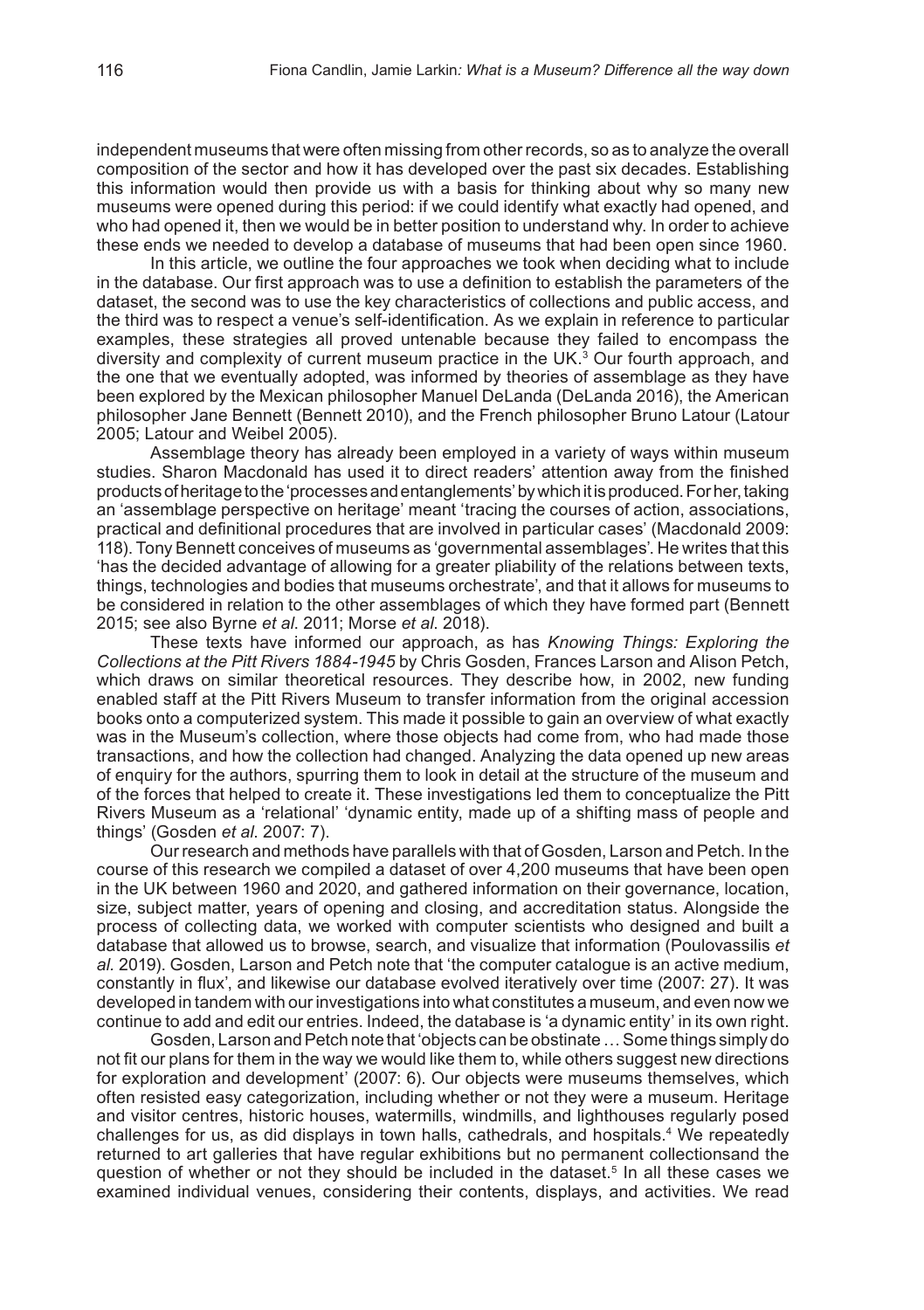reviews and guidebook entries, and if possible we talked to the founders, or to the staff or volunteers who ran them, asking for their opinions on whether the place should be included in our database. This process of investigation prompted us to examine, re-examine and sometimes reject our own assumptions or approaches, and that reworking continued over time. Our conceptualization of museums was thereby stimulated by the heterogeneity and lack of fit of the organizations themselves.

Our conclusions also echo those of Gosden, Larson and Petch in that we also understand museums to be shifting masses of people and things, and that 'the boundaries between one institution and another seem to disintegrate or at least become entwined' (2007: 11). However, our research differs not only in its overall aims but in the level and scale of its focus and thus in how we reached that conclusion. Gosden, Larson and Petch use an archaeological metaphor to describe the essays in *Knowing Things*, calling them 'a series of trial trenches'. They concentrated on data relating to one museum and looked in depth at selected aspects of that institution and collection. In contrast we surveyed thousands of museums, pausing to focus on individual venues and the challenges they posed for our work of classification. Crucially we also had to apply ideas of assemblage to the process of making selections, and in the last section of this article we describe how we did so.

#### **Discarding established definitions**

The most obvious approach to delimiting the mapping Museums research was to use an established museum definition. The most widely referenced definition is that published by the International Council of Museums (ICOM), which in its 2007 iteration stated that:

A museum is a non-profit, permanent institution in the service of society and its development, open to the public, which acquires, conserves, researches, communicates and exhibits the tangible and intangible heritage of humanity and its environment for the purposes of education, study and enjoyment.<sup>6</sup>

At the time of writing, the terms of the ICOM definition are under discussion.<sup>7</sup> Between 2017 and 2019 the International Committee for Museology (ICOFOM), a sub-group of ICOM, organized four symposia to consider possible revisions to the definition. Some of the papers presented at these events have been published as edited collections or stand-alone papers, and summarize a series of roundtable events held around the world (e.g. Mairesse 2017; Brown and Mairesse 2018; Brulon e*t al*. 2018; Chung *et al*. 2019).8 These publications are useful with respect to our own project since they indicate the limitations of this specific definition and point towards the problem of museum definitions in general.

In his paper 'Museum in colonial contexts', delivered at St Andrews University in Scotland, the Brazilian academic and Vice-President of ICOFOM, Bruno Soares Brulon, took issue with some of the terms employed in the ICOM definition, and particularly with the phrase 'non-profit, permanent institution'. He argued that some indigenous or marginalized social groups depended on the profit generated by their museums to survive. Thus, the assumption that museums should only be run on a non-profit basis ignored the economic circumstances in which their founders and volunteers operated and was exclusionary in that respect. He also pointed out that museums established by marginalized and indigenous people may not have the resources to acquire permanent buildings and thus to become recognized as institutions, making these requirements similarly problematic. For Brulon, defining museums as permanent, non-profit institutions failed to recognize the practices and circumstances of indigenous and marginalized groups: it 'consistently disregard(ed) the people who use the museum in colonial contexts and who look at it through different lenses' (Brulon 2018: 164).

Brulon was speaking about Latin American museums and more specifically about museums in Brazil, yet his comments have a bearing on our project. If we adopted the ICOM definition then we would exclude museums run on a commercial basis or that were legally linked to a business (even if they did not actively make a profit), did not have permanent accommodation, or that were run in an ad-hoc manner. Hundreds of small independent museums in the UK would fall from view, and so using the ICOM definition would be counterproductive to our study.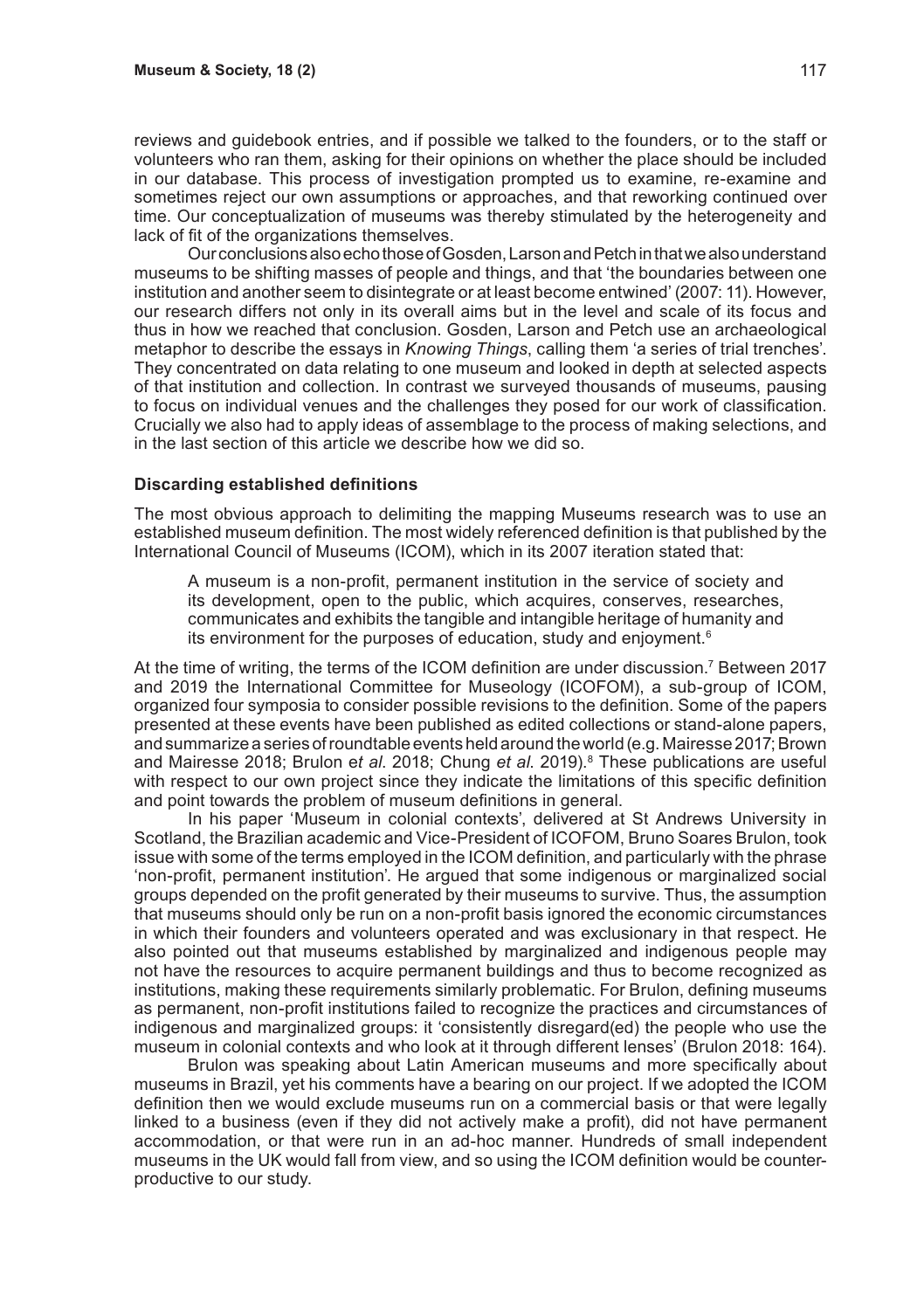More broadly, Brulon was dubious about the merits of a single definition. He argued that as a Western concept exported to other parts of the globe, museums were used as a means of spreading Western values and as such contributed to the machinery of colonialism (See also Mitter 1992; Burt 2013). However, Brulon observed that as the concept has travelled, the form and role of the museum have changed. Museums have been reinvented by different groups and have taken on new, more expansive shapes that diverge from conventional Western models of museum practice. Thus, for Brulon, it is difficult to see how a single definition of museums could encompass the heterogeneity of global museum practice (Brulon 2018).

Delegates at the other conferences in the series made similar observations. At Rio de Janeiro, participants asked 'how is it possible to develop a new definition of museums that respects all the different shades of identities without being universalist (erasing differences)?' They concluded that 'a universal definition serves only as a constricting instrument of the diversity of museum experience'.<sup>9</sup> Delegates in Buenos Aires put the points even more strongly, asserting that 'it is not possible and not even desirable to attain a universal definition that can be applied in all cultural contexts'.<sup>10</sup> At this event, participants thought that it was more important to ask questions about museums' boundaries, cultural roles, links to the community, and potential for change, than to search for a 'correct' definition.

The Mapping Museums project is limited to the study of UK museums. Nonetheless, there is a high degree of diversity of museum practice within single countries or even regions, and so the problem of imposing a singular definition still applies. Using the ICOM definition as a guide for our project would risk erasing difference, when that was precisely what we wanted to identify. Clearly, we could employ a different definition, such as that of the UK Museums Association, but this uses similar and, in some ways, more restrictive terminology (since it specifies that museums be legally held in trust).<sup>11</sup> Indeed, any definition that is devised in relation to normative ideas of professional practice will exclude ad-hoc, community, and commercially operated venues. Thus we decided against using an established definition to make selections for our database.

#### **Key characteristics**

Our second approach was to consider key characteristics. If we could establish the minimum requirements by which a venue could be recognized as a museum, we could use them as criteria for inclusion or exclusion from our dataset. For direction, we looked to the Standing Commission on Museum and Galleries' 1963 *Survey of Provincial Museums and Galleries*, which was the earliest of all the major surveys we used in the process of data collection (Standing Commission on Museums and Galleries 1963). The review pre-dates the introduction of professional definitions to the UK museum sector and simply required that venues had permanent collections on display and were open to the public (Candlin *et al*. 2019). We decided to follow suit and adopt these criteria.

Initially, this approach worked well. As we were developing our dataset we corresponded with museum staff to check points of detail and they often cited collections as being a point of differentiation between museums and visitor or heritage centres. For instance, when we contacted 'Rum Story', a large venue in Whitehaven, Cumbria, which has extensive displays and dioramas about the history of the area, the chief executive commented that they did not acquire or conserve objects, and they had never classed themselves as a museum, rather as a visitor attraction and an 'experience'.<sup>12</sup>

However, as the research progressed we faced the difficult question of what constitutes a collection.<sup>13</sup> Take for example, the Strike School Museum in Burston, Norfolk. On 1 April 1914 the two teachers at the village school were dismissed from their posts, prompting the children to leave the premises in protest. The boycott lasted for twenty-five years, and is the longest running strike in UK history. During that time the trade unions and supportive donors raised enough money to build an alternative school, and this tiny one-room building is now a museum. The displays consist of large cut out figures of children and text panels, and eleven artefacts: eight small wooden agricultural implements, two items of early twentieth century children's clothing, and the school register. Of these, only the school register is directly connected to the building and the history of the site. The displays at the Strike School Museum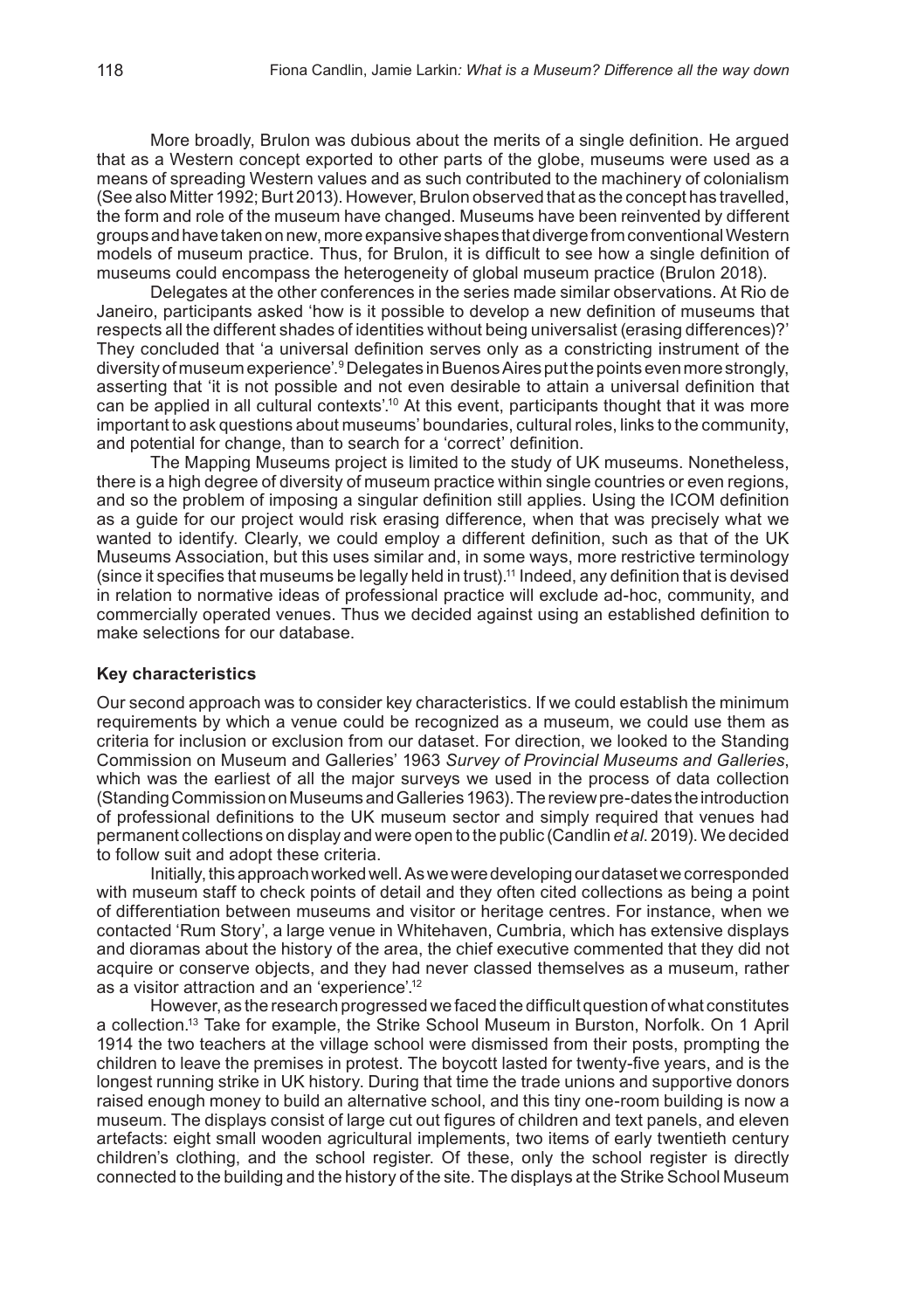prompted us to ask: how many objects comprise a collection? Are eleven objects enough? Would a venue that focused on a single object qualify as a museum?

An alternative way of viewing the Strike School is presented by the Norfolk Museums Service website which notes that the museum 'comprises the original Strike School and related displays'.<sup>14</sup> There is, of course, a well-established tradition of site museums, which both occupy and focus on a particular building or site, but these kinds of museums usually contain additional collections (Moolman 1996). For instance, Abbeydale Industrial Hamlet, in Sheffield, is a Grade I listed eighteenth-century industrial works that now operates as a museum. The workshops contain original machinery, there are exhibitions of the scythes and tools produced on the site, and the workers' homes are furnished in period style: there are buildings, artefacts, and interpretation. For us, the issue was that if we concurred with Norfolk Museums Service and decided that the building and the displays at the Burston Strike School did constitute a museum, we would have to treat all historic buildings with a limited number of artefacts on display as museums. In which case, should our dataset include the numerous lighthouses and historic mills that are open to the public and that have information panels and exhibit one or two artefacts? And if we counted historic buildings with small artefact displays as museums, then why not include historical monuments or archaeological sites? Could a stone circle in a field with an information board be deemed a museum, or a ruined castle with an attached education centre?

The criteria of public accessibility also proved problematic. When the Museums Association released their first definition in 1971, it did not stipulate that museums had to be open to everyone. Instead it stated that museums should be 'made available for the research and for the instruction and interest of the public or, in the case of some specialised museums, of a restricted public' (Anon 1976: 5). In the twenty-first century it is now taken for granted that museum access should not be restricted. The Mapping Museums team agreed but, just as we had wondered how many objects made a collection, we began to wonder exactly how many hours or days constitute public access.

Medium and large sized museums generally have regular opening hours, but this is not always possible for smaller venues. Volunteer-run museums often have very few staff, while privately owned museums are often run by the owner who may have paid employment elsewhere and not be regularly available to open the venue. Moreover, some regimental museums are based on military sites with restricted public access. In order to manage these circumstances such museums may have seasonal opening hours, and may remain closed during winter or outside of school holidays. Others open regularly but only for a day or two per month, and only provide access if visitors pre-book. At an extreme, the Wollaton Village Dovecote Museum, in Nottinghamshire, is only open by appointment and only then on the second Sunday of the month from May through to September – so appointments are available on a total of five days a year. The question for us was whether such a venue could be considered accessible: do 'open days' or appointments constitute access?

A related issue concerns the intention or willingness to receive visitors. Many privately owned historic houses have important indigenous contents or collections that are technically open to the public under the terms of the art and heritage tax exemption scheme. This excuses them from paying inheritance or capital gains tax so long as they provide access to the items or buildings in question for 28 days per year. However, in practice it can be very difficult for potential visitors to gain access because owners may require appointments to be made in advance and in writing, and ask for identification.15 In these cases a historic house may be open in principle but less so in practice.

There is a further issue concerning exactly what is being made accessible. Recent cuts to local authority budgets have resulted in some local authority museums losing their premises. Nonetheless, a few continue to function as 'outreach museums'. Among them is Elmbridge (formerly Weybridge) Museum, which opened in 1909 but had to leave its building in 2014. The remaining staff organize temporary exhibitions, preserve and document some 40,000 artefacts, and have a schools, community and family programme.16 Here then, the public do have access to the museum collections but only via events and temporary exhibitions.

In the process of trying to establish and use key characteristics as a means of selecting venues for inclusion within our database, we found that most museums are open to the public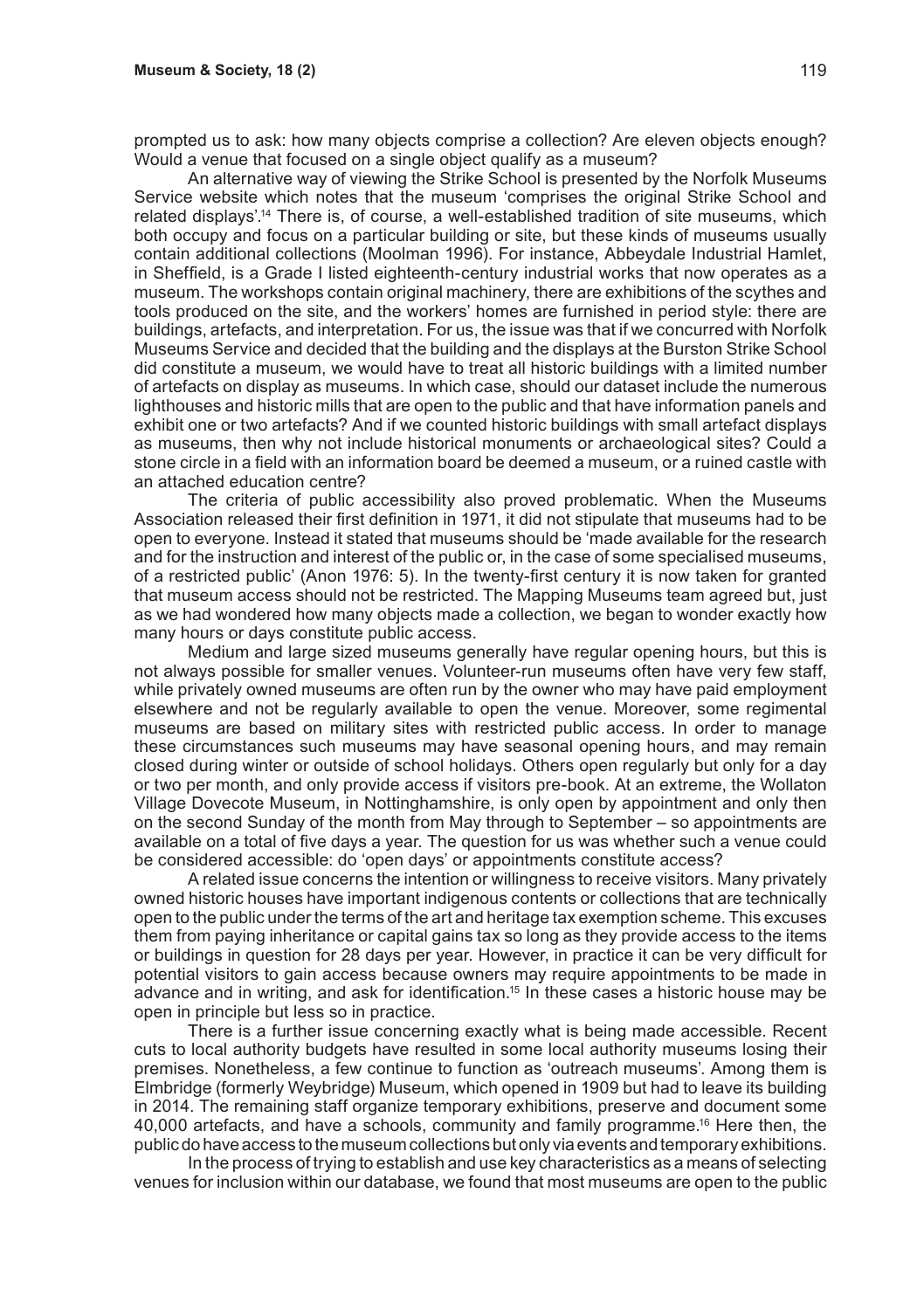most of the time, and that the majority have collections of original artefacts on display. However, there are organizations that are consistently identified as museums that do not share these characteristics, or barely so. The problem is that if they are admitted then there is no clear logic for excluding a massive range of other types of venues: if membership associations with exhibitions are counted as museums, then why not private collections that occasionally open to the public for special events (e.g. Heritage Open Days), and if 'outreach museums' like Elmbridge are included then why not list pop-up museums and temporary exhibitions? In principle, there is nothing wrong with doing so but it was important that the boundaries we put in place were broadly recognizable within the current public sphere. Moreover, such an expansive approach was beyond the time and resources available to us.

In short, we could not establish coherent parameters for our study by using the key characteristics of collections and public access as guides. We duly took another tack.

#### **Self-identification**

Our third strategy was to include organizations that self-identified as museums. At the most basic level we considered nomenclature and whether a venue was called a museum, but this measure was insufficient in itself because some businesses are rather poetically called 'museums'. For example, Grandad's Photography Museum was a photographic studio in Colchester where clients could dress up in period costume and have their picture taken. Conversely, there are numerous organizations that are not explicitly named as museums and are still recognized as such, even within official circles. Despite their names, The Weavers Triangle Visitor Centre, the Bovey Tracey Heritage Centre, Whitchurch Silk Mill, The View in Epping Forest, Chedworth Roman Villa, and Saltram House are all accredited museums.

Thus, in addition to considering names, the Mapping Museums research team examined the wider self-representation of individual venues. To some extent this approach worked. For instance, the Colyton Heritage Centre in Devon is described as a museum on its website and in its promotional material, and when asked about its name, the chairperson commented: 'I'm not sure we actually analyzed or went into the 'whys' and 'wherefores' (of its name) in any great detail or ever took a formal decision on this … I think we just felt a 'Heritage Centre' somehow sounded more dynamic'.17 The venue was called a heritage centre to avoid the possible connotations of stasis, and to us it seemed to be a clear-cut case of a museum by another name.

However, problems with this approach soon arose with regards to venues where the staff resisted being referred to as a museum or qualified their claim to that status. This was a particular issue among the owners of historic houses that are open to the public. The website of Stonor Park in Oxfordshire declares 'it's no museum' and when researchers spoke to the administrator Sue Gill, she commented 'we do not consider ourselves a museum but a family historic house as the family have lived here for over 850 years and built the house and chapel'.<sup>18</sup> Likewise, Lord Petre, who is the owner and resident of Ingatestone Hall in Essex, emailed us and stated that 'we regard ourselves as a family home which just happens to have a rather jumbled accumulation of family pictures, furniture and memorabilia on display'.<sup>19</sup>

These houses are family homes insofar as the owners may live in them (or in parts of them, for some of the time), but they are also ambitious commercial enterprises. In addition to the house and chapel, Stonor Park offers family days out, has a gift shop, two cafés, parks and gardens that include a 'wonder wood', and it hosts Great Antique and Vintage Car Boot Fairs, Ted the Tractor days, the VW Owners' Rally, Luna Outdoor Circus, Handmade Fairs, and Christmas events. Entrance for adults is £15 per person or £40 for a season ticket. It is also available for hire and it hosts weddings. Ingatestone Hall is less corporate but it also has a gift shop and invites school visits and wedding hire, and provides teas in the Parlour Room.

The proposition that publicly accessible historic houses are just family homes is also undercut by the way that 'the family', and the story of their residency is part of the attraction of such premises. Stonor Park has a webpage devoted to the family and its café sells cakes advertised as being made by Rupesh Thapa, Lord and Lady Camoys' personal chef, while the Ingatestone Hall website includes the Petre family tree with portraits of each of the eighteen Barons from Sir William in 1505 to the current incumbent, John Petre. Providing information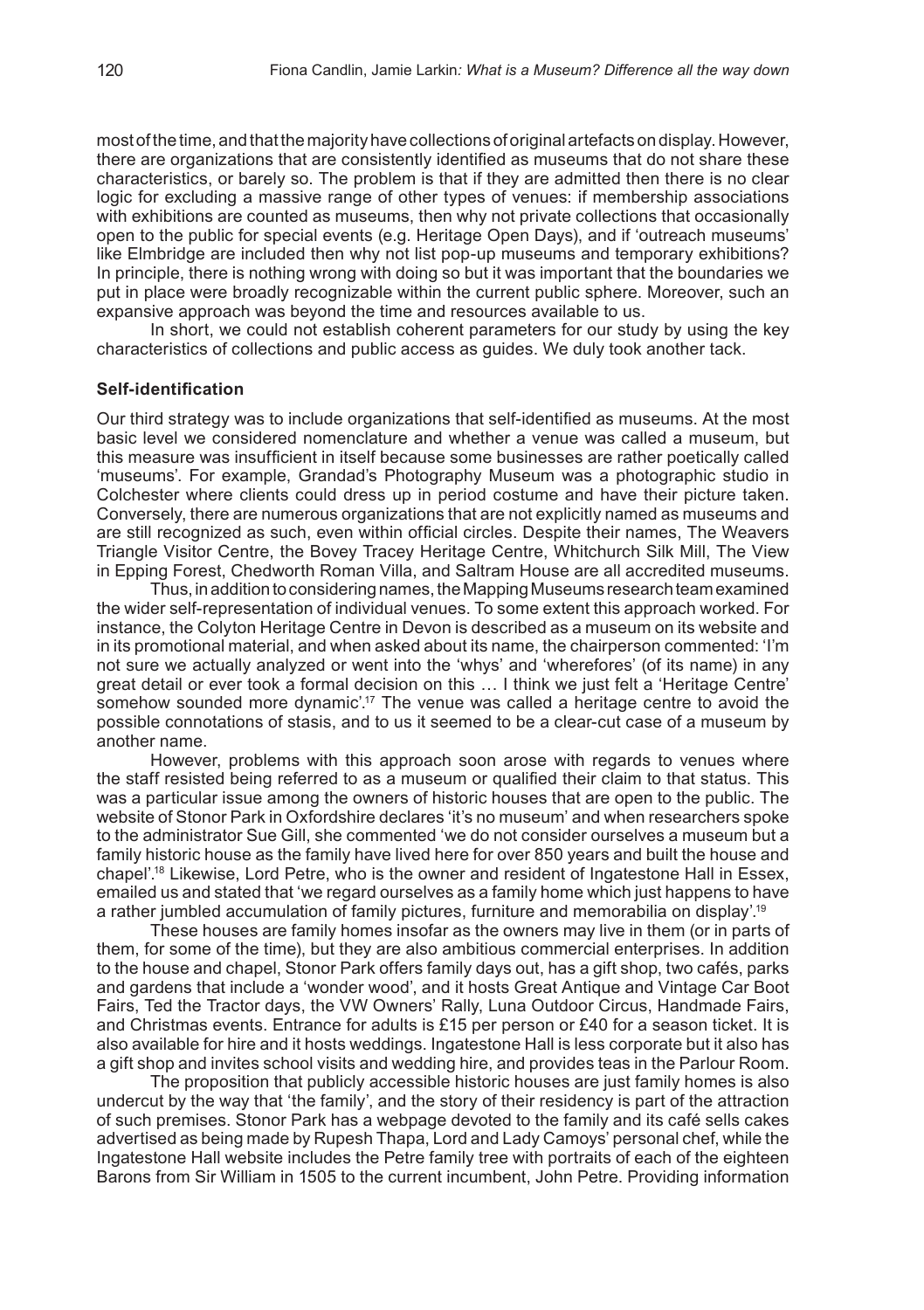about the family is usual in historic houses and many websites feature pictures of the current occupants with their children, and sometimes dogs and horses. That the family are in residence, and the possibility that visitors may see them in a domestic setting, is one of the ways that these houses are marketed to the public (Tinniswood 1989). They are not just family homes.

Another problem with using self-definition as the criteria for inclusion in our dataset was that museums have numerous stakeholders: paid staff, volunteers, the founders, visitors, local residents, neighbourhood councils and tourist boards, funders, policy-makers and, to some extent, authors and researchers, all of whom may disagree about whether or not a venue is a museum. The Caithness community website has a number of pages dedicated to the area's museums, among which is Mary Ann's Cottage or 'the Croft'. That particular page carries a picture of the historic cottage, some visitor information, and a prominent text that states: 'The Croft is not a museum'.20 There is clearly some tension as to the designation of the venue.

Likewise, visitors make their own judgements about the status of a venue. One reviewer on TripAdvisor described Ledbury Heritage Centre in Herefordshire as a 'Lovely museum with a wide range of local artifacts (sic) and an artist's gallery upstairs', while another accepted its given name and commented 'This Heritage Centre is small but perfectly formed!'21 Two further reviewers wrote that 'It's a remarkable building, centuries old', and 'A lovely old Tudor building... with black and white timbers overhanging the lovely flint cobbled Church Lane'. thereby understanding it as a historic building rather than as a museum or a heritage centre.<sup>22</sup> On other occasions, visitors dispute the self-designation of a venue as a museum, usually on the basis of standards. One visitor to the Sherlock Holmes Museum in London wrote, 'this so-called museum is … old furniture in a small flat… probably the most expensive entry fee in the world to see an ordinary old house with a pile of old junk'.23 Alternatively members of the public call something a museum that could be more accurately described in other terms. Visitors who attend the studio tour of the Harry Potter film set in Leavesden routinely refer to it as the Harry Potter Museum.<sup>24</sup>

There are a number of ways of responding to dissension about the status of a putative museum. One is to consider whose views should take priority – ours as the 'experts' in museums, the owners because the venues belong to them, the founders who established the museums and heritage centres in the first place, or the visitors for whom they are opened (at least ostensibly). Each group has a reasonable claim to authority and we could devise suitable arguments to underpin whatever approach we chose. Alternatively, we could have weighed positions against the other. If the owner called their venue a heritage centre, but every visitor who posted on TripAdvisor referred to it as a museum, then for us, it would be a museum. There are however strong arguments against this approach. Gosden, Larson and Petch have noted that museums 'have multiple authors, who need not be aware of their role nor even necessarily of being willing contributors' (Gosden *et al*. 2007), and our research certainly echoed their observations. Small museums are often characterised as being the work of a single charismatic (or eccentric) individual but even in these cases, where museums are apparently founded and run by one person, we found that they were supported and managed by a much wider group: family members and volunteers cleaned displays, worked on ticket desks, ran cafés, took tours, and repaired the collections, and sometimes friends 'museum-sat' during the owner's holidays.25 More broadly, many of the objects on display in small independent museums have been donated, and in that sense the exhibitions are the result of a collective endeavour made by an expansive group of people. Despite initial impressions, these museums are not the work of a single pair of hands.

Moreover, in many instances it was simply not possible to work out how a museum self-identified or was identified by other stakeholders. Many of the organizations that we listed opened in the 1970s and 1980s and have long since closed. Apart from an entry in a survey or a guidebook, few traces are left behind. We sometimes uncovered a note in an enthusiasts' newsletter or found a local history society whose members recalled the venue, but otherwise no evidence as to its identity or status remained. Thus, self-definition definitely had limits as a tactic for making decisions about our dataset.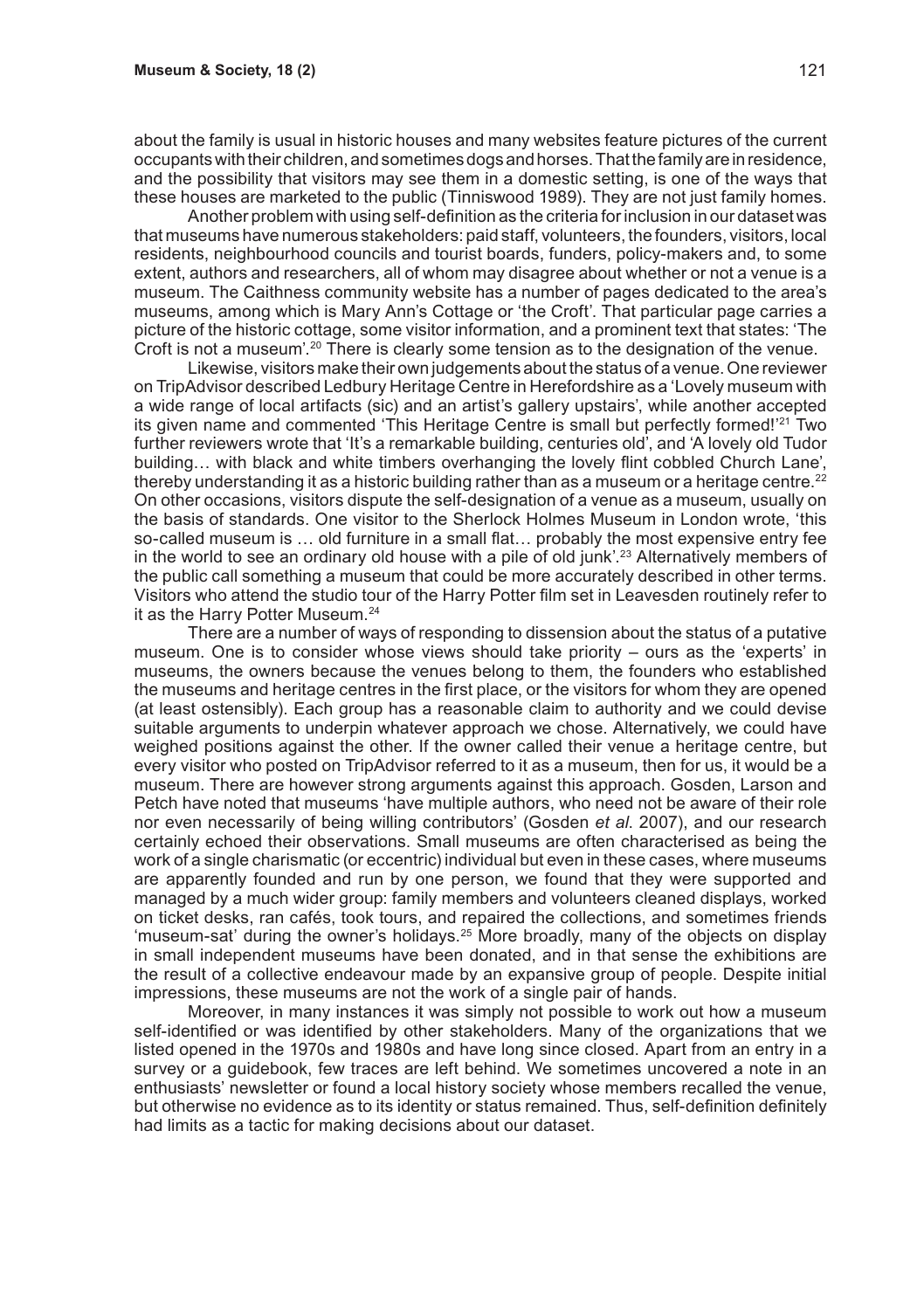#### **Unravelling Museums**

When we began the Mapping Museums project we thought in terms of official and unofficial museums. There were those museums that had been accredited and formed a normative yardstick for the very model of a museum and there were all the rest, the ones that had fallen out of previous reports, and that we were particularly interested in tracking (see Candlin *et al*. 2019). We recognized that there were differences between accredited museums and those that lacked the capacity or interest in becoming so, but nonetheless we saw the sector as a single entity. In this we echoed the museum profession and academia where it is common to talk about 'the role of the museum', as if they were homogeneous entities, and 'the sector' in terms which suggest that it is a sphere where all the participating venues have characteristics in common. We no longer think that.

Even if the category of museum is understood in a narrow, official sense, it is heterogeneous. Beyond the name 'museum' it is difficult to imagine any point of commonality between the Fakenham Museum of Gas and Local History in Norfolk, which is run by volunteers and has less than 1,000 visitors a year, and the British Museum which, in 2018, attracted 6 million visitors and had an annual income of over £79 million.26 The term 'museum' incorporates venues with all kinds of governance and funding structures: museums are owned and managed by bodies as disparate as the National Trust, the Ministry of Defence, local authorities, universities, religious establishments, football clubs, community trusts, and private individuals. These museums show objects and themes of every description from barometers to tanks, or from Methodism to witches, and they do so using a wide variety of display techniques.

The heterogeneity of the museum sector has been commented on before (Hein 2000; Mason *et al*. 2017), but it is also important to register that it is heterogeneous with respect to organizational type. In the UK the category comfortably encompasses heritage centres, historic houses, historic buildings and structures, and to a lesser extent visitor centres and attractions and experiences, all of which, on occasion, are understood to be museums. 'Museum' is not a bounded term, but comprised of multiple kinds of organization.

In turn, each organizational category is heterogeneous. Some visitor centres, like that devoted to King Richard III in Leicester have extensive displays on historical events. Others principally provide information for tourists; they are concerned with bus timetables and tourist entertainment, not with exhibitions. The same heterogeneity is also evident in each of these different types of venue that make up the museum sector. The category of historic houses comprises some that are accredited museums, while others may only open their gardens on an annual basis for charity. Some historic buildings have extensive displays or have their indigenous contents and could be reasonably claimed as museums, others are empty of objects and displays. As such, the different categories that comprise the museum sector cannot be simply peeled away from one another. We could not declare that 'historic houses do not count' as museums or that they do, rather that some historic houses might count and others may not, and equally there is no possibility of distinguishing museums by drawing contrasts with visitor or heritage centres, because those entities are far too amorphous to be reliably different or similar.

Moreover, it is not only that the museum sector is comprised of different kinds of entities, and it is not only that these different categories – visitor centres, historic houses and so forth – are internally diverse, it is that the individual venues are themselves heterogeneous. This point was brought home to us in two useful conversations, both with the owners of historic houses. When we asked Peter Frost-Pennington whether he saw Muncaster Castle, in Cumbria, as his home, as a museum, or as something else entirely, he commented (with a certain degree of amusement) that it may be a family home for marketing purposes but when applying for funding, it was quite definitely an historic house museum. His wife Iona, the owner of the castle, gave a slightly different answer. She replied that her mother had thought of it as a family home first, and a business second but she envisaged it as a business that she lived in, although then she more forcibly added, 'apart from at Christmas. At Christmas it's the family home'.<sup>27</sup> For the Frost-Penningtons the castle was a home and a business but the priority of those terms changed depending on the time of year and whether or not it was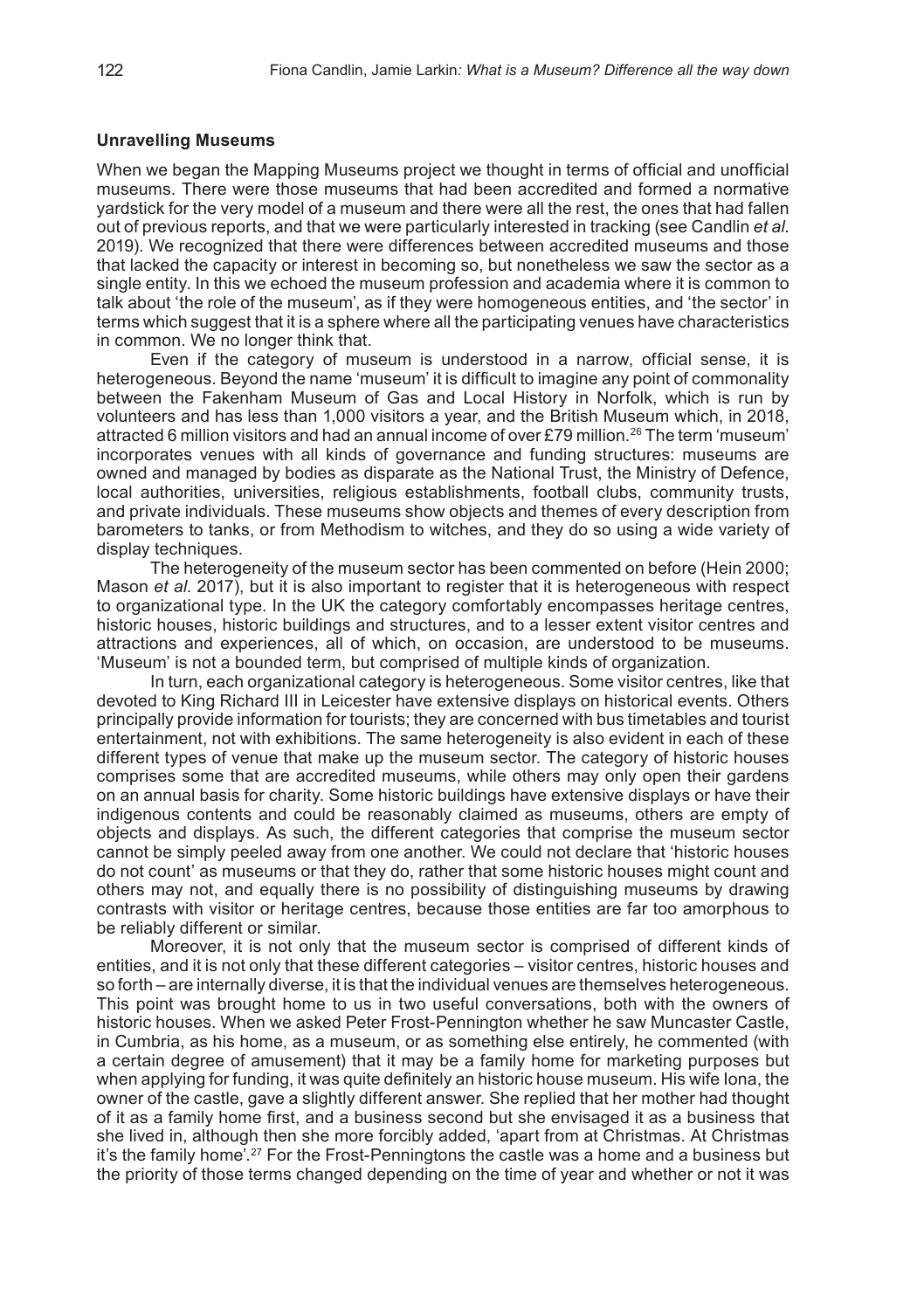open to the public. Robert Parker made a related point about Browsholme Hall, an Elizabethan manor house in Lancashire, where he lives with his family. 'It is a home, a museum, and a wedding venue' he said. 'It's a composite, intertwined', and to illustrate the point, he tightly interlocked his fingers 28

Most museums, of all types, are composite venues. They have multiple, interlocking identities. In order to survive, the vast majority of museums engage in commercial activities to generate income, such as cafes and shops, and they hire their premises out as conference, party, and wedding venues. They may also share space and staff with post offices, laundrettes, supermarkets, and charity shops (Orr 2018). In larger, more established museums those commercial activities are often hived off into a trading company, but nonetheless they are part of the same endeavour. Thus, individual venues are not either family homes or museums, cafes or museums, visitor centres or museums, they are both, and usually many things at once. A historic house can be a family house, a museum, a wedding venue, and a conference centre, and a site for car boot sales. Likewise, a visitor centre can be a museum, a community venue, and a tourist information centre. In most instances the 'museum' is one aspect of the wider organization that includes a commercial or civic infrastructure.

Museums are different all the way down. The sector is comprised of multiple types of organization that intersect in non-predictable and complex ways. It has no clear boundaries. In turn, the intersecting organizational categories, the heritage centres, historic houses and so forth, have no precise composition or limits. The individual organizations that make up each of these groups are themselves multiple, composite organizations. And this landscape is not static. Rather, it changes on a seasonal basis as venues close or open for Christmas, and through the years as organizations alter focus, develop linked businesses, or adapt to new remits.

To some extent, it was daunting to conceive of museums in these terms. Sectors, organizations and groups that are generally imagined to be recognizable and consistent began to collapse and fracture under scrutiny. It was as if museums were blurring or disappearing into air and somehow we had to navigate this complex shifting terrain. At the same time, recognizing the pliable multiplicity of museums proved to be an enormous step forward for the project because we did not have to decide if a venue was a museum or something else. It ceased to be a binary choice.

#### **Assembling Museums**

Our quandary was that museums do not have an essential identity, the museum sector comprises a heterogeneous mass of overlapping organizations, and there is no neat formulation that conveniently differentiates between museums and not-museums. And yet, these places called museums exist in the world and we seem more or less capable of recognizing them. Guidebooks confidently list them, journalists write articles on the quirkiest museums in the UK, flyers for museum-like venues are grouped together in tourist information offices, and the Mapping Museums research team have had reasonably coherent arguments about whether or not individual venues are museums. The notion of a museum both collapses and functions, it is both an impossible and entirely usable term. So how then, does it hold together and how were we, the research team, to proceed?

Rather than conceiving of museums as being defined by particular people or agencies, or as having specific qualities, we began to think of museums as assemblages. In his book *Assemblage Theory* the Mexican philosopher Manuel DeLanda stresses the heterogeneity of assemblages and their capacity to incorporate a wide variety of disparate components – the material, discursive, political, natural, the human and non-human. For example, he describes communities and organizations as being assemblages that consist of persons, and of material and symbolic artefacts including 'the architecture of the buildings that house them; the myriad different tools and machines used in offices, factories, and kitchens; the various sources of food, water, and electricity; the many symbols and icons with which they express their identity' (DeLanda 2016: 20). The community or organization is not just the sum of these parts, but emerges out of the dynamic interaction between the different components. In turn, each assemblage may be an element within a larger whole. Small communities may form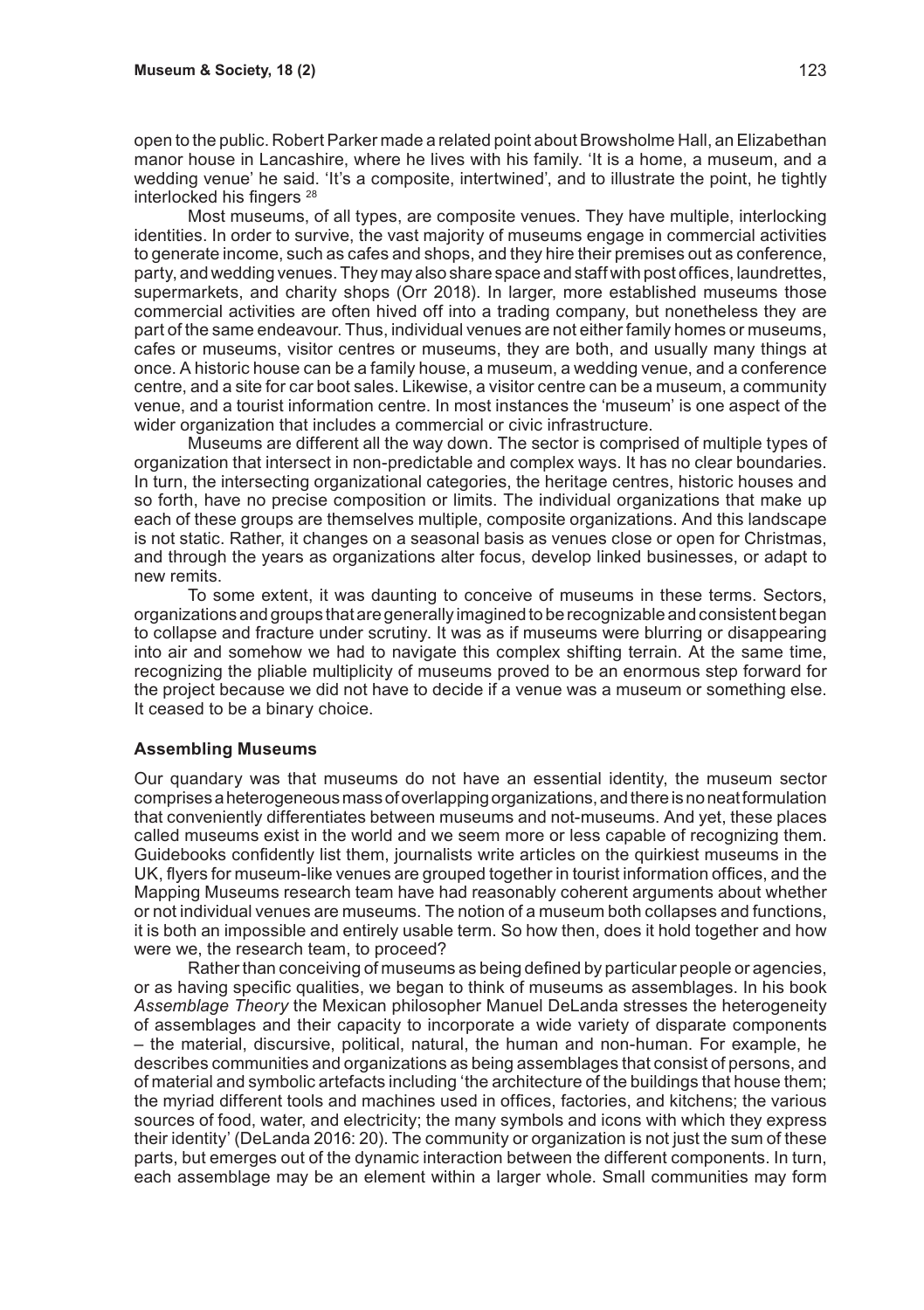alliances or coalitions with their neighbours, and organizations may band into associations or form partnerships. Equally, there are complex interconnections between assemblages of different types: communities of all types intersect with organizations of all types that intersect with technical assemblages of all types and so on.

For the Mapping Museums team, thinking of museums as assemblages enabled us to dispense with the essentialist notion that museums are discrete, bounded entities that fit a single model, or have particular characteristics, or that their definition is contingent on a single authority, be that ICOM, the owner, staff, or visitors. Instead they emerge as a conglomeration of multiple components including: to collections, public access, opening hours, nomenclature, shelving, vitrines, lighting, labels, text panels, dioramas, mannequins, websites, catalogues, guidebooks, publicity material, walls, doors, roofs (that regularly need fixing), car parks, toilets, owners, founders, volunteers, interns, visitors, curators, educators, cleaners, conservators, accountants, receptionists, tour guides, and security. We duly took all those components into account when trying to decide whether or not to include a venue within our dataset, balancing the presence of some against the absence of others.

Assemblage theory also resonated with our developing understanding about the place of museums in a broader sector and of their relationship to other kinds of entities, which are also heterogeneous. In this model, individual museum assemblages articulate with each other and with other kinds of assemblage including ICOM, the Museums Association, the Accreditation scheme, local authorities, national government, TripAdvisor, visitor and heritage centres, visitor experiences, monuments, archaeological sites, tractor days, wedding venues, private homes, cafes, and shops. Just as individual museums are understood as assemblages of heterogeneous components, the museum sector becomes a mass of assemblages that are combined in open-ended and non-totalized ways.

#### **Pattern recognition**

Conceptualizing museums as assemblages did not provide us with an automatic blueprint for making decisions about what to include in our database. We still had to discriminate between different types of interlocking organizations, many of which share similar components. In this respect another aspect of assemblage theory proved useful, namely the emphasis on how components are configured within assemblages.

Bruno Latour has noted that it is not enough to simply identify something as a network and that thinking about something 'being connected, being interconnected, or being heterogeneous is not enough'. Instead he writes 'it all depends on the sort of action that is flowing from one to the other … It's the work and the movement and the flow and the changes that should be stressed' (Latour 2005: 143). The philosopher Jane Bennett makes a similar point in her book *Vibrant Matter* where she addresses concepts of assemblage via the Chinese notion of *shi*. The term refers to the style, energy, propensity, or trajectory of an arrangement of things and originated with descriptions of military leaders who were able to read and then negotiate the *shi* of a given situation. As Bennett writes, it 'names the dynamic forces emanating from a spatio-temporal configuration rather than any particular element within it', and might involve the configuration of weather, mood, historical trends, and weaponry. It is 'the mood or style of an open whole' (Bennett 2010: 35).

Following that lead we began to think about how different elements combined in particular arrangements or styles. In effect, we attempted to read the *shi* of museums. After considerable discussion, we focused on three propensities that were manifest in the museums we had listed so far and used them to help gauge whether or not other venues should be included in the dataset. The first was the long-term, intentional care for objects. In today's climate, when funding is being cut and large numbers are closing, museums cannot guarantee that they will care for their collections for posterity. Nonetheless, the intention to care for objects for as long as possible is evident in the attention paid to storage, conservation and preservation, and in the concern to ensure the succession of volunteers or staff. Museums close when anyone ceases to care for the objects. Thinking in these terms led us to exclude galleries without collections and temporary and pop up museums. While these venues do care for objects while they are in and passing through their premises, they do not have the same long-term commitment to particular things.<sup>29</sup>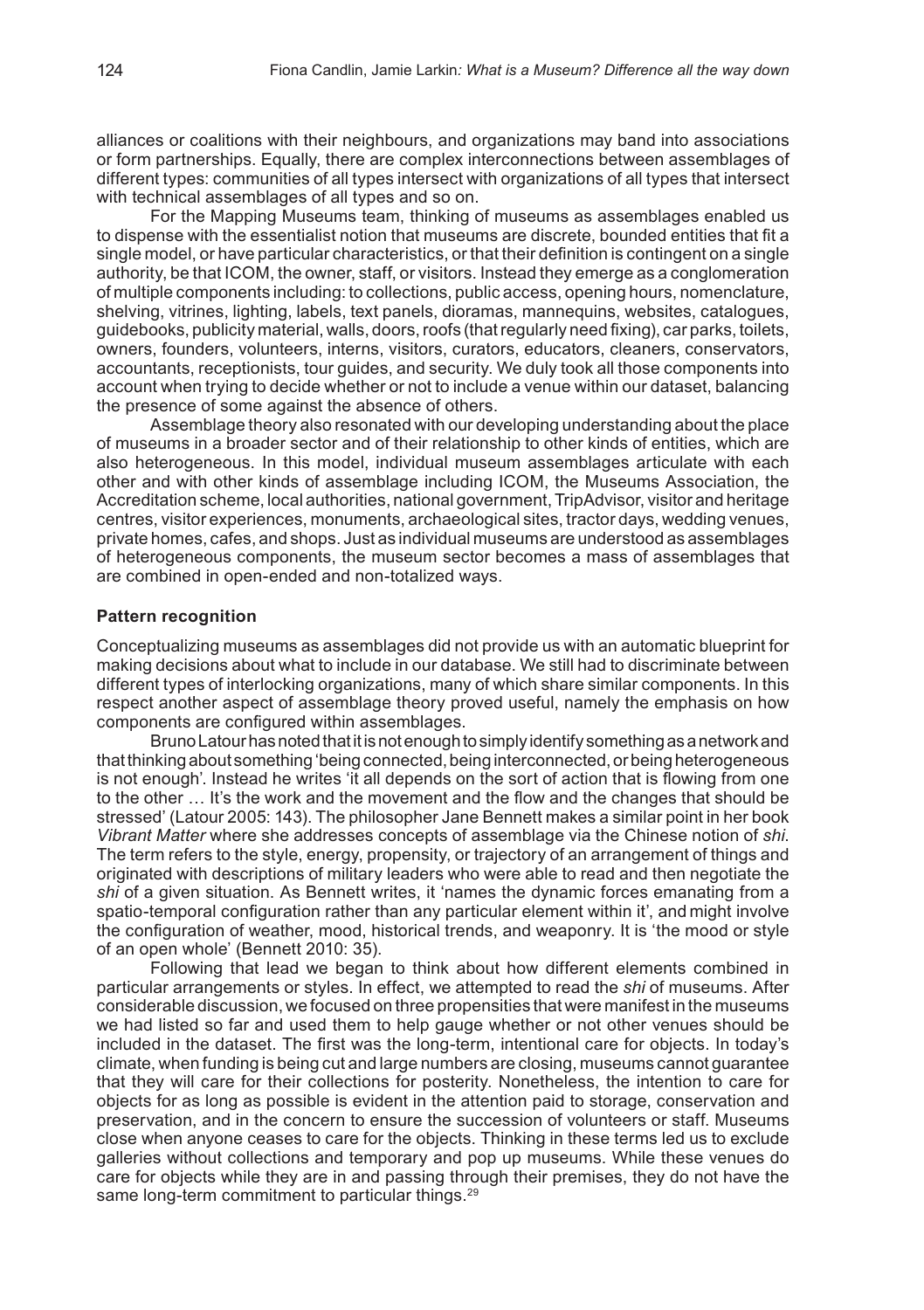The second propensity was a change in pace or style from the surrounding area. Carol Duncan and Alan Wallach have argued that the architecture and layout of museums separates the ordinary spaces of day to day life from the ceremonial (Duncan and Wallach 1980; see also Duncan 1995). Whether this is always successful in the packed halls of Tate Modern or when large school groups visit their local museum, or if such separation is even desirable. is debatable. Even so, museums have mechanisms to encourage visitors to concentrate on exhibits and to behave differently once inside the building or demarcated space. These include stanchions in front of exhibits, signage, spotlighting, guided tours, specified routes through an exhibition, benches in front of important works, and perhaps above all, the entranceway which offers visitors a space to deposit bags and umbrellas, pick up quides, consult maps, and orient themselves to the exhibits within. (Laursen *et al*. 2016). In small independent museums visitors may be welcomed personally by staff or have to wait while the front door is unlocked (Candlin 2016). Notably, displays in hallways and foyers, such as those that are regularly found in hospitals, town halls, and corporate headquarters, do not have a way of demarcating space or signalling to visitors to shift their demeanour: as such we excluded them. We also excluded 'outreach' museums on the same basis.

The third propensity was public orientation. There is a clear consensus that museums should be open to the public and indeed that museums should attempt to remove any barriers to access, but as we discussed above there is no straightforward answer to what constitutes access. Thus, we looked at the infrastructure of venues and the ways in which they signalled openness to the public: Did they have an entrance sign, a website that welcomed visitors, did they publish their opening hours or their appointments system, sell postcards and souvenirs, offer tours or activities, and were there public facilities such as picnic tables, car-parking, cafes, and toilets? Being alert to the detail of material infrastructures and how they catered for or addressed potential visitors enabled us to discriminate between those venues that had limited opening hours but were nonetheless welcoming, and those, like some historic houses that were accessible under the conditions of the arts and heritage tax exemption scheme and were only open to the public in principle.

In most cases, it is relatively easy to decide if a venue is a museum or not. The difficulty comes when the organization has components that are associated with museums but does not have others, or when it could also belong to another type of closely related assemblage. Thus, when we had to make decisions about these problematic or 'grey area' venues we looked to see if they cared for objects in the long-term, had a threshold, and were publicly oriented, and judged accordingly.

#### **Versions of museums**

In the Foreword to *Knowing Things*, Michael O' Hanlon notes that Gosden, Larson and Petch have revealed the Pitt Rivers Museum 'to be the least moored, stable, or pre-constituted entity imaginable'. He then goes on to ask 'Is the Pitt Rivers Museum *sui generis*, or are the ideas developed in this volume extendable to other ethnographic museums or indeed to museums in general?' (O'Hanlon 2007). For him, the answer depends on whether relational structures could be detected in other museums, which would in turn depend on similarly detailed research on a given museum's record systems. We have not looked at individual museums with the kind of scrutiny that Gosden, Larson and Petch paid the Pitt Rivers Museum. Rather we have taken an overview of museums that were open in the UK between 1960 and 2020, and have looked at some of the more obstinate museums in detail. Nonetheless, we reply yes, those ideas are extendable to museums in general and to the museum sector taken as a whole.

Our research leads us to conclude that museums in general are not fixed or moored. They share in a wide variety of parts and practices, but there is nothing essential about them, and each museum articulates with a wide variety of other organizations, which are themselves composite in endless different ways. All of it changes over time: daily, seasonally and historically. Yet, despite their heterogeneity, despite being a shifting mass of people and things, museums are recognisable as such, not least because of their propensities and styles of practice.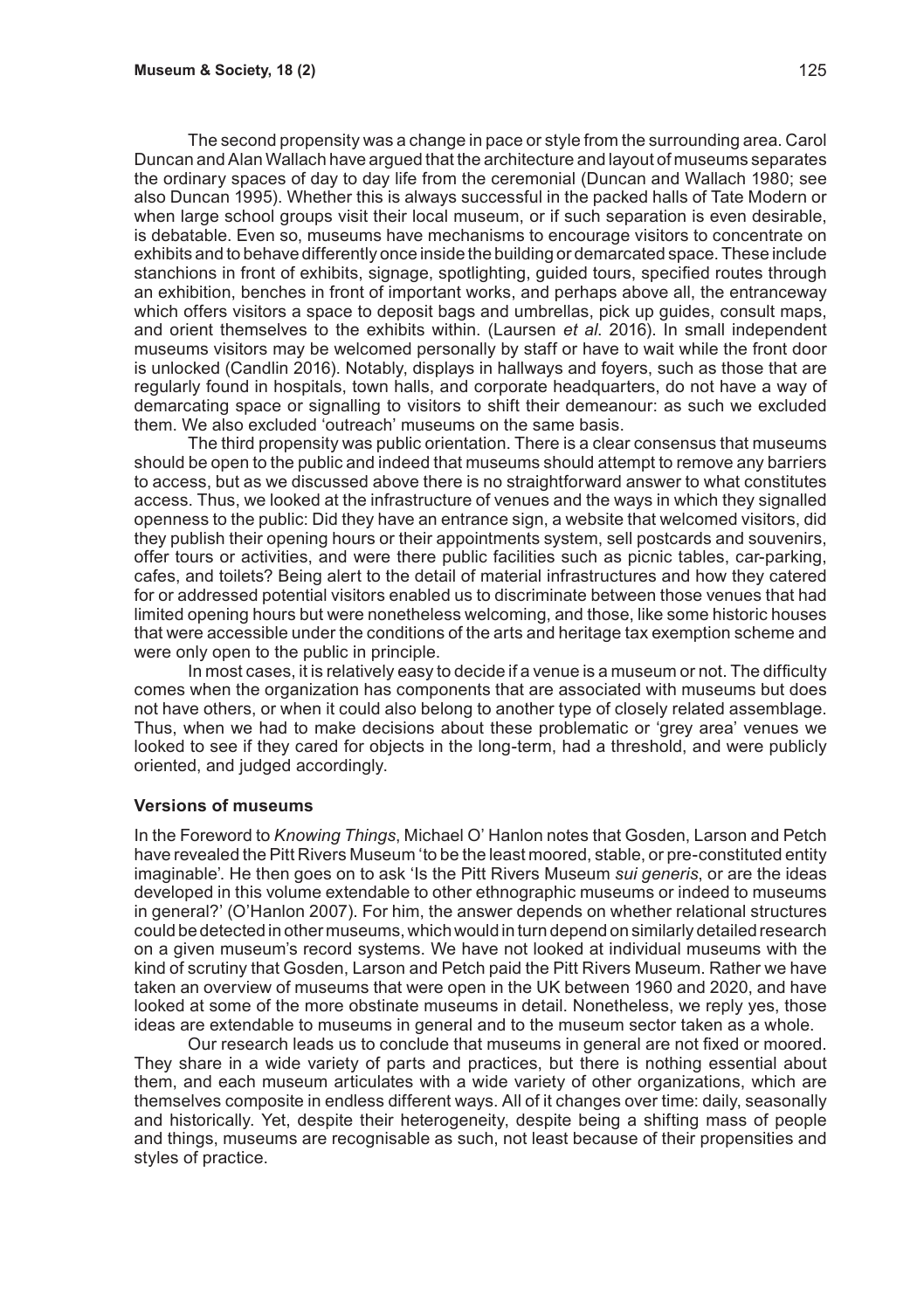Given that this entity that we refer to as the museum sector has no natural or self-evident limits, its demarcation will always involve a set of decisions about which organizations are included or excluded. Even if other authors took an assemblage approach as we have here, they may identify other propensities and delineate the sector in different ways. Our particular process of data collection and the specific way that we have conceptualized museums has produced a more expansive account of the museum sector than previous surveys allow. In our version there are far more museums than those documented by the Accreditation Scheme or listed by the Museums Association (although if we had defined our parameters differently there could have been a greater number still). The majority of UK museums are independent and a high proportion of them are small. Closed museums are recognized and documented. The sector is understood to include ad hoc and commercial museums, and venues that fulfil all kinds of roles and functions as well as that of being a museum. This version is accommodating to the messy, complex lived realities of museum practice in the UK.<sup>30</sup>

Received: 17 April, 2019 Finally accepted: 5 February, 2020

#### **Acknowledgements**

Mapping Museums: the history and geography of the UK independent sector 1960-2020, is funded by the Arts and Humanities Research Council under the large grant scheme.

#### **Notes**

- <sup>1</sup> For more information on the Mapping Museums project: http://www.mappingmuseums. org
- <sup>2</sup> The Museums Association published an annual yearbook of their membership until 2014. Since then the database has been migrated online in the form of their 'Find a Museum' service. Available at: https://www.museumsassociation.org/find-a-museum
- <sup>3</sup> In addition, we tried a model for selection based on Lakoff's prototype theory, which we have discussed elsewhere (Lakoff 1987) (Candlin *et al.*, 2019)
- <sup>4</sup> S.F. Markham also struggled with the differences between museums and displays in town halls and churches in his museums survey of 1938 (Markham 1938).
- <sup>5</sup> At the outset of the study, the Mapping Museums team decided to follow UK precedent and exclude zoos, aquaria, botanic gardens, and monuments (which are included in definitions published by the International Council of Museums), as well as libraries and archives, unless they had an accompanying museum space. We also excluded virtual museums, partly out of a pragmatic need to limit the scope of the study and mainly because we were interested in the relationship between museum development and location.
- <sup>6</sup> ICOM, 'What is ICOM's definition of a museum' [2018]. https://icom.museum/en/faq/whatis-icoms-definition-of-a-museum/, accessed 1 November 2019.
- A revised definition of museums  $-$  in part shaped by the outcome of the workshops discussed here – was presented at the  $25<sup>th</sup>$  ICOM general conference in Kyoto, Japan, in September 2019. However, the definition was deemed too radical a departure from previous definitions by rank and file ICOM members, and thus the vote on ratifying the definition was postponed. The proposed definition is currently being revised in light of this response.
- 8 Summaries of the conferences are available here: http://network.icom.museum/icofom/ meetings/previous-conferences/defining-the-museum/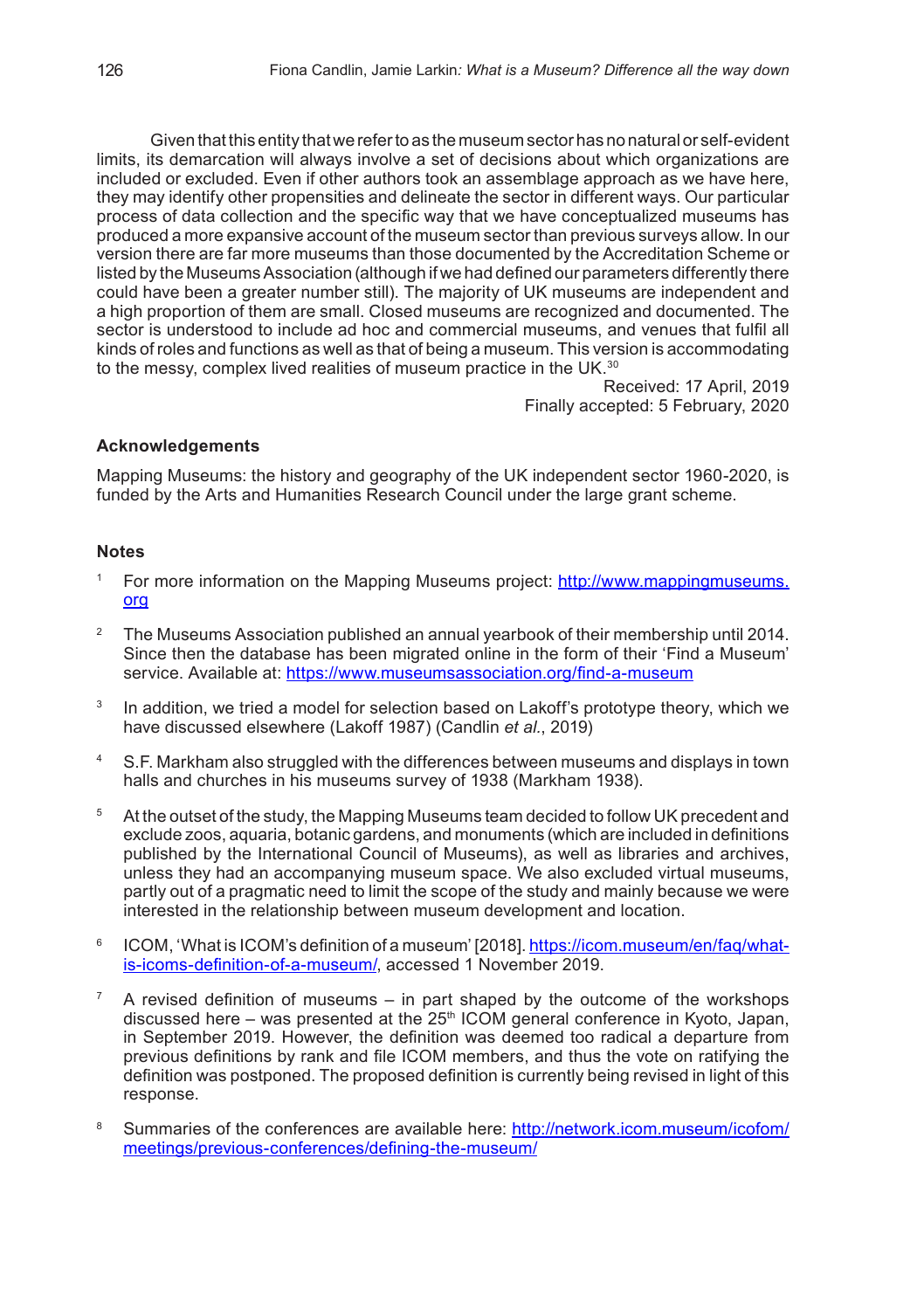- <sup>9</sup> 'Defining the Museum of the XXI<sup>st</sup> Century: Latin American Experiences'. Summary of the concluding session in Rio de Janeiro, Brazil, 17 November 2017. http://network.icom. museum/icofom/meetings/previous-conferences/defining-the-museum/, accessed 1 November 2019.
- <sup>10</sup> Papers from the International Symposium on Defining the Museum for the 21st Century, Avellaneda – Buenos Aires, Argentina. Synthesis in English. November 2017. Available at: http://network.icom.museum/icofom/meetings/previous-conferences/defining-themuseum/, accessed 1 November 2019.
- <sup>11</sup> The Museums Association definition, agreed in 1998, states that 'Museums enable people to explore collections for inspiration, learning and enjoyment. They are institutions that collect, safeguard and make accessible artefacts and specimens, which they hold in trust for society.' Available at: https://www.museumsassociation.org/about/frequently-askedquestions
- <sup>12</sup> Celia MacKenzie, Chief Executive, Rum Story, Whitehaven, personal communication, 30 March 2017.
- <sup>13</sup> Eugene Dillenburg has also tried to identify essential characteristics of museums with different conclusions, although notably he makes a similar shift in replacing the question 'what are museums' with 'what are exhibits? (Dillenburg, 2011).
- <sup>14</sup> Museums Norfolk, 'Museum Strike School', [n.d.]. http://www.heritagenorfolk.org.uk/ project/burston-strike-school/, accessed 1 November 2019
- <sup>15</sup> See Mark Brown and Natalie Gil, 'Tax exemption for public access to treasured artworks is "a racket"', *The Guardian*, 27 December 2013. https://www.theguardian.com/ artanddesign/2013/dec/27/tax-exemption-public-access-treasured-artworks-racket, accessed: 14 August 2017.
- <sup>16</sup> Elmbridge Museum, 'About' [n.d.]. http://elmbridgemuseum.org.uk/about/, accessed 1 November 2019
- <sup>17</sup> Sarah Sharman, member of Colyton Heritage Centre Management Committee, personal communication, 24 April 2017.
- <sup>18</sup> Sue Gill, administrator Stonor House, personal communication, 30 March 2017.
- <sup>19</sup> Lord Petre, owner of Ingatestone Hall, personal communication, 27 March 2017.
- <sup>20</sup> Caithness Community Website, 'Mary-Ann's Cottage' [n.d.]. http://www.caithness.org/ community/museums/maryanncottage/index.htm, accessed 1 November 2019.
- <sup>21</sup> FDR47, 'Informative Little Place', TripAdvisor, 31 May 2017. https://www.tripadvisor. co.uk/ShowUserReviews-g186303-d6920717-r489300344-Heritage\_Centre\_Ledbury-Ledbury Herefordshire\_England.html, accessed 20 February 2019. OutnAbout007, 'Informative Free, Very Good', TripAdvisor, 3 September 2017. https://www.tripadvisor. co.uk/ShowUserReviews-g186303-d6920717-r520788866-Heritage\_Centre\_Ledbury-Ledbury Herefordshire England.html, accessed 1 November 2019.
- <sup>22</sup> Richard B., 'Holiday in Herefordshire', TripAdvisor, 24 September 2016. https://www. tripadvisor.co.uk/ShowUserReviews-g186303-d6920717-r421752759-Heritage\_Centre\_ Ledbury-Ledbury Herefordshire England.html, accessed 1 November 2019. Herbie Green, 'Lovely Building Housing an Interesting Eclectic Mix of Items', TripAdvisor, 28 July 2017. https://www.tripadvisor.co.uk/ShowUserReviews-g186303-d6920717-r398578086- Heritage\_Centre\_Ledbury-Ledbury\_Herefordshire\_England.html, accessed 1 November 2019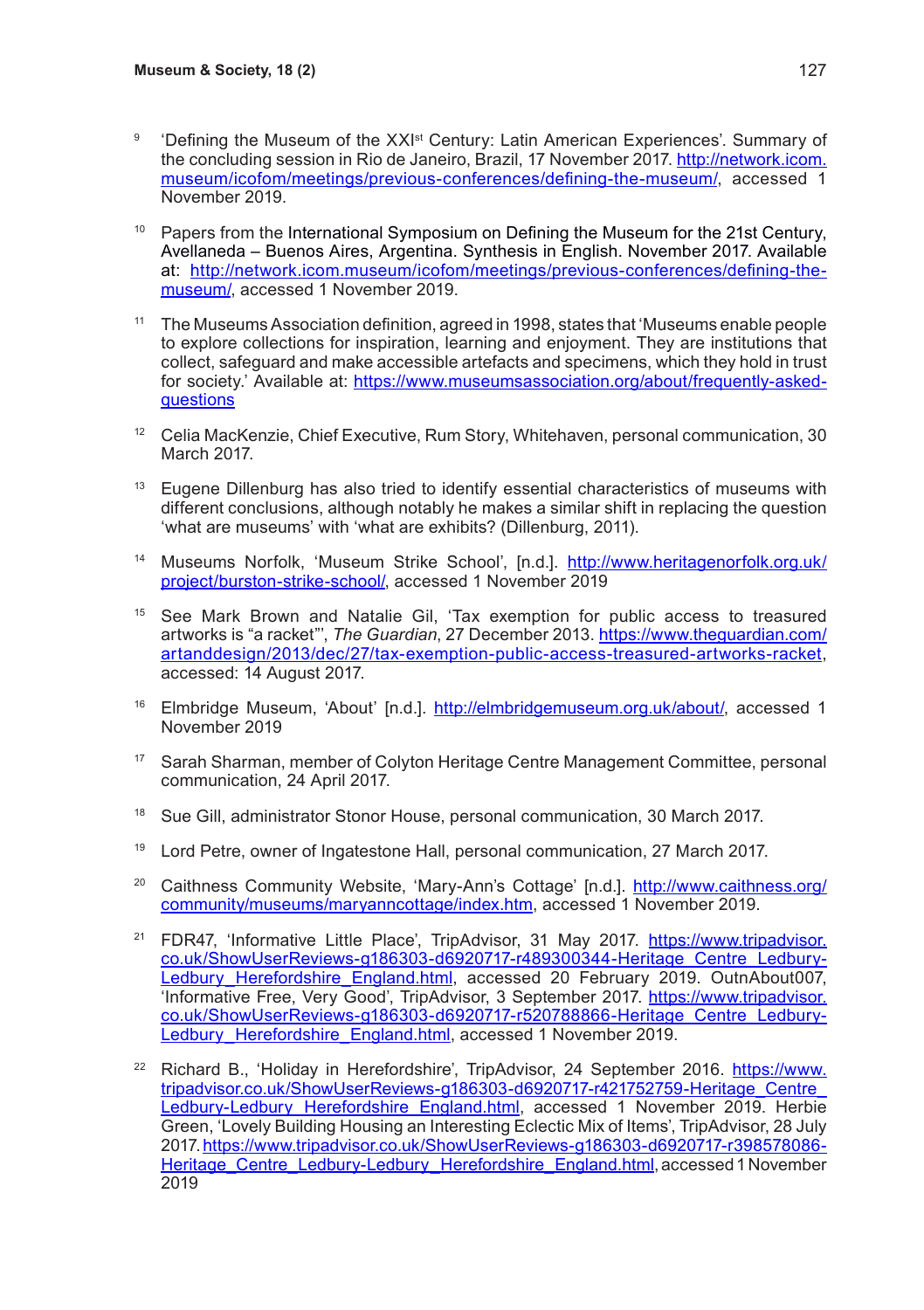- <sup>23</sup> relaxnj0y, 'Clever Plot', TripAdvisor, 2 June 2017. https://www.tripadvisor.co.uk/ ShowUserReviews-g186338-d211907-r489858652-Sherlock\_Holmes\_Museum-London England.html, accessed 1 November 2019.
- <sup>24</sup> See for example Monster C, 'An Amazing Afternoon at "The Harry Potter Museum"', Tripadvisor, 28 May 2012. https://www.tripadvisor.co.uk/ShowUserReviews-g2691242 d2147749-r130770045-Warner\_Bros\_Studio\_Tour\_London\_The\_Making\_of\_Harry\_ Potter-Leavesden\_Hertfordshi.html, accessed 1 November 2019.
- $25$  For an example of small independent museums being portraved as the work of a single. charismatic individual, see Davies 2010.
- <sup>26</sup> The British Museum, 'Report and Accounts for the Year Ended 31 March 2019'. https:// www.britishmuseum.org/pdf/BM-report-and-accounts-2018-2019.pdf, accessed: 22 October 2019.
- <sup>27</sup> Peter and Iona Frost-Pennington, owners of Muncaster Castle, Cumbria, personal communication, 15 February 2017.
- <sup>28</sup> Robert Parker, owner of Brownsholme Hall, Lancashire, personal communication [interview], 18 April 2017.
- $29$  We should note here that we did include the Whitechapel Gallery because it has a permanent archival collection and linked exhibition space which displays some of these collections.
- <sup>30</sup> In the period between submitting this article and final revisions the Mapping Museums team published a detailed report on the UK museum sector, and how it has changed since 1960 (Candlin *et al*. 2020)

#### **References**

Anon (1976) *Museums Yearbook*, London: Museums Association.

- Bennett, J. (2010) *Vibrant Matter: A Political Ecology of Things*, Durham, N.C.: Duke University Press.
- Bennett, T. (2015) 'Thinking (with) Museums: From Exhibitionary Complex to Governmental Assemblage', in Sharon Macdonald and Helen Rees Leahy (eds) *The International Handbooks of Museum Studies*, Chichester, West Sussex: Wiley Blackwell.
- Brown, K. and Mairesse, F. (2018) 'The Definition of the Museum through its Social Role', *Curator: The Museum Journal*, 61 (4) 525-39.
- Brulon, B.S. (2018) 'Museum in Colonial Contexts: The Politics of Defining an Imported Definition', in Bruno Soares Brulon, Karen Brown and Olga Nazor (eds) *Defining Museums of the 21st Century: Plural Experiences*, 163-8, Paris: ICOM International Committee for Museology.
- Brulon, B.S., Brown, K. and Nazor, O. (eds) (2018) *Defining Museums of the 21st Century: Plural Experiences*, Paris: ICOM International Committee for Museology.
- Burt, B. (2013) *World Arts: An Introduction to the Art in Artefacts*, London: Bloomsbury.
- Byrne, S., Clarke, A., Harrison, R. and Torrence, R. (eds) (2011) *Unpacking the Collection: Networks of Material and Social Agency in the Museum*, New York; London: Springer.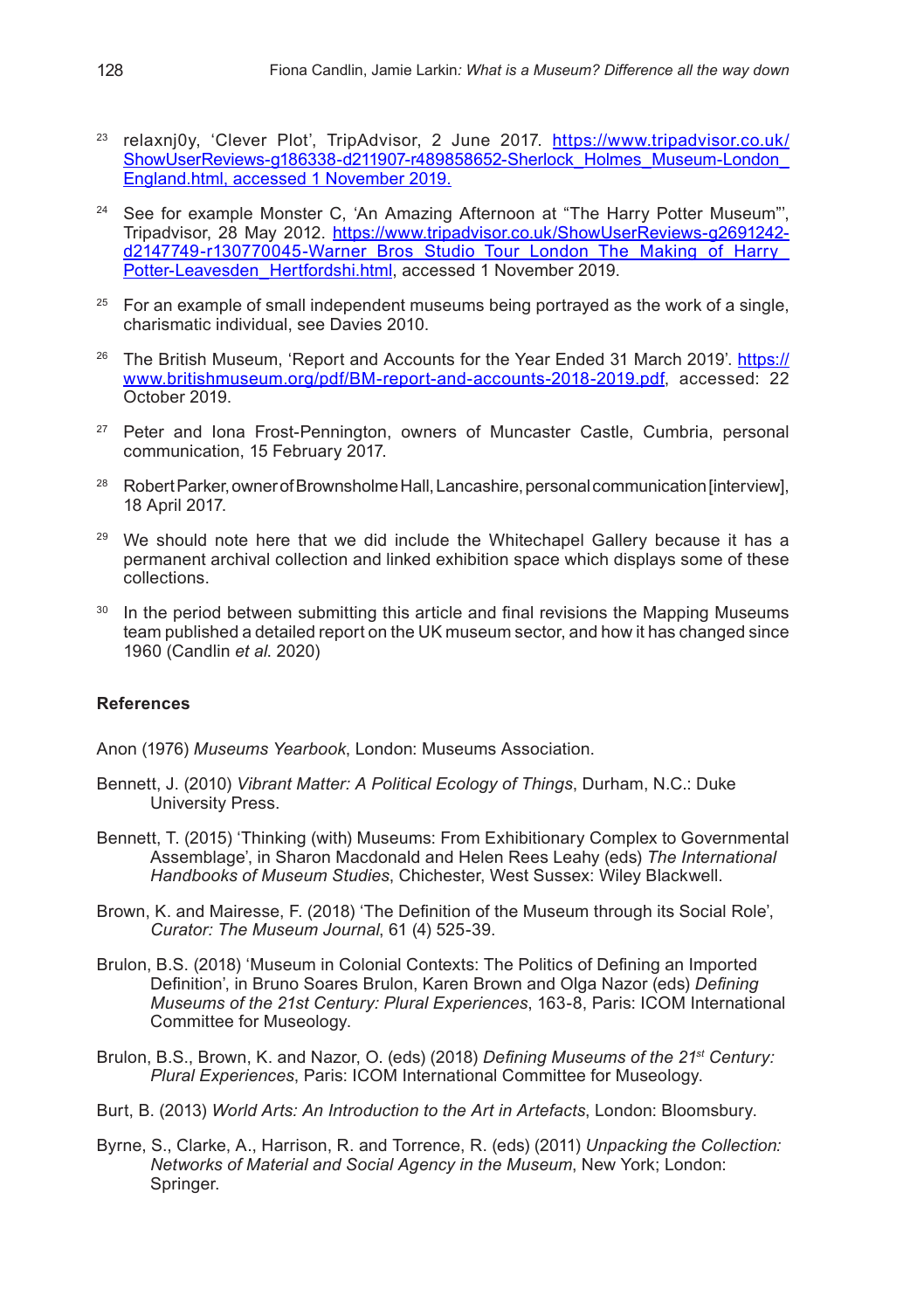- Candlin, F. (2016) *Micromuseology : An Analysis of Small Independent Museums*, London: Bloomsbury.
- Candlin, F. and Poulovassilis, A. (2019) 'Understanding and Managing Patchy Data in the UK Museum Sector', *Museum Management and Curatorship*, DOI: 10.1080/09647775.2019.1666421.
- Candlin, F., Larkin, J., Ballatore, A., and Poulovassillis, A. (2019) 'The Missing Museums: Accreditation, Surveys, and an Alternative Account of the UK sector', *Cultural Trends*, 29 (1) 50-67.
- (2020) *Mapping Museums 1960-2020: A report on the Data*, London: Birkbeck, University of London.
- Chung, Y.S.S., Leshchenko, A. and Brulon, B.S. (eds) (2019) *Defining Museums of the 21st Century: Evolving Multiculturalism in Museums in the United States*, Paris: ICOM International Committee for Museology.
- Davies, H. (2010) *Behind the Scenes at the Museum of Baked Beans: My Search for Britain's Maddest Museums*, London: Virgin Books.
- DeLanda, M. (2016) *Assemblage Theory*, Edinburgh: Edinburgh University Press.
- Dillenburg, E. (2011) 'What, if Anything, Is a Museum?', *Exhibitionist*, Spring 8-13.
- Duncan, C. (1995) *Civilizing Rituals: Inside Public Art Museums*, London; New York: Routledge.
- Duncan, C. and Wallach, A. (1980) 'The Universal Survey Museum', *Art History*, 3 (4) 448- 69.
- Gosden, C., Larson, F. and Petch, A. (2007) *Knowing Things: Exploring the Collections at the Pitt Rivers Museum, 1884-1945*, Oxford; New York: Oxford University Press.
- Hein, H.S. (2000) *The Museum in Transition: A Philosophical Perspective*, Washington, D.C.; London: Smithsonian Institution Press.
- Hudson, K. (2004) 'The Museum Refuses to Stand Still', in Bettina Messias Carbonell (ed) *Museum Studies: An Anthology of Contexts*, 85-91, Malden, MA: Blackwell.
- Lakoff, G. (1987) *Women, Fire, and Dangerous Things: What Categories Reveal About the Mind*, Chicago; London: University of Chicago Press.
- Latour, B. (2005) *Reassembling the Social: An Introduction to Actor-Network-Theory*, Oxford: Oxford University Press.
- Latour, B. and Weibel, P. (2005) 'From Realpolitik to Dingpolitik or How to Make Things Public', in *Making Things Public: Atmospheres of Democracy*, Cambridge, Mass.; London: MIT.
- Laursen, D., Kristiansen, E. and Drotner, K. (2016) 'The Museum Foyer as a Transformative Space of Communication', *Nordisk Museologi*, 1 69-88.
- Macdonald, S. (2009) 'Reassembling Nuremberg, Reassembling Heritage', *Journal of Cultural Economy*, 2 (1–2) 117-34.
- Mairesse, F. (2017) *Définir le musée du XXIe siècle. Matériaux pour une discussion*, Paris: ICOFOM.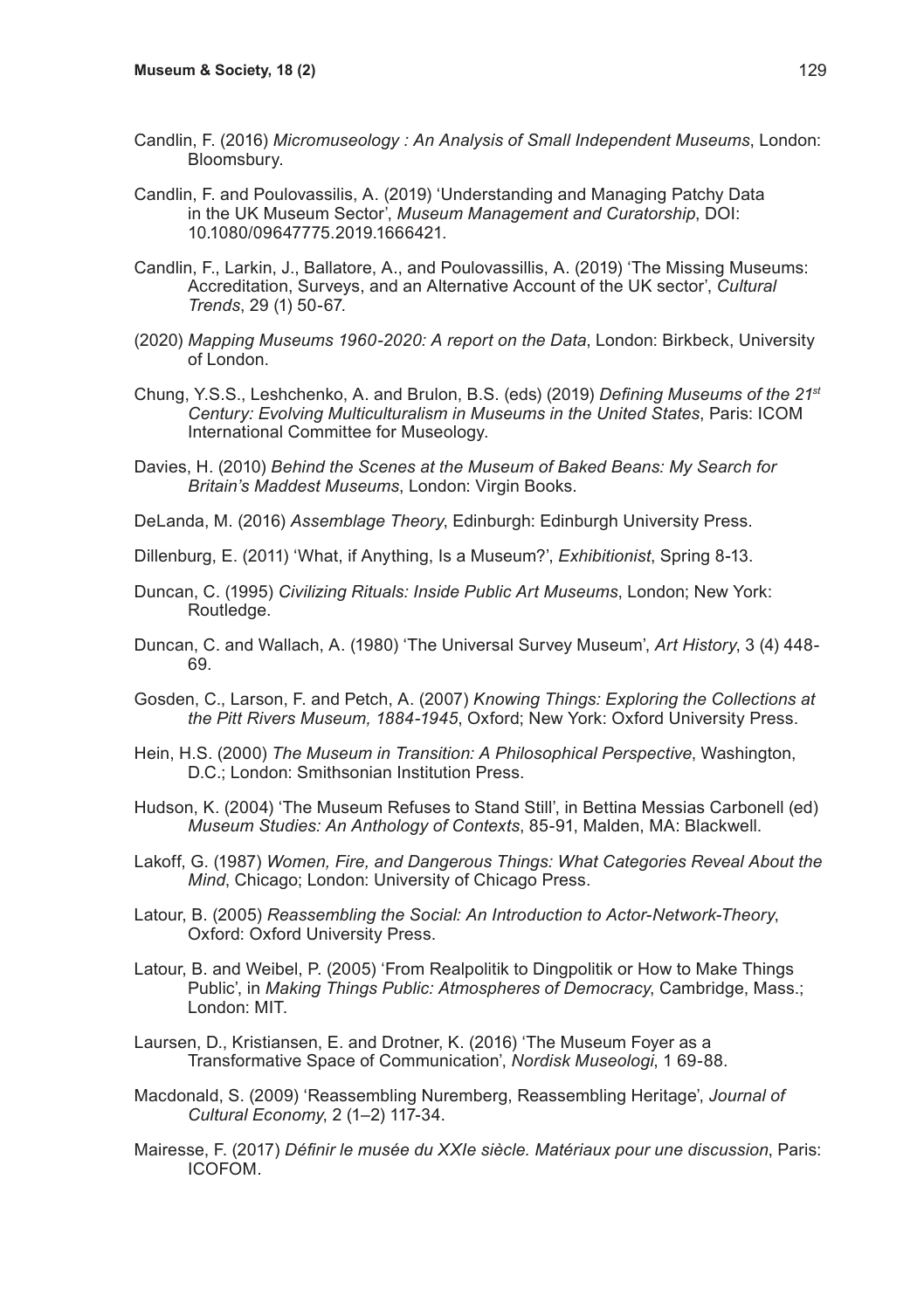- Markham, S.F. (1938) *A Report on the Museums and Art Galleries of the British Isles (Other than National Institutions) for the Carnegie United Kingdom Trustees*, Edinburgh: T. A. Constable.
- Mason, R., Robinson, A. and Coffield, E. (2017) *Museums and Gallery Studies: The Basics*, London: Routledge.
- Mitter, P. (1992) *Much Maligned Monsters: A History of European Reactions to Indian Art*, Chicago; London: University of Chicago Press.
- Moolman, H.J. (1996) 'Site Museums: Their Origins, Definition and Categorisation', *Museum Management and Curatorship*, 15 (4) 387-400.
- Morris, B. (1988) *Report 1987-88: Specially Featuring Independent Museums*, London: Museums & Galleries Commission.
- Morse, N., Rex, B. and Richardson, H.S. (2018) 'Methodologies for Researching the Museum as Organization', *Museum and Society*, 16 (2) 112-23.
- O'Hanlon, M. (2017) 'Forward', in Chris Gosden, Frances Larson and Alison Petch, *Knowing Things: Exploring the Collections at the Pitt Rivers Museum, 1884-1945*, Oxford; New York: Oxford University Press.
- Orr, J. (2018) 'Embracing the Intangible in Our Very Tangible Museums A Definition Fit for Scotland's Museums?', in Bruno Soares Brulon, Karen Brown and Olga Nazor (eds) *Defining Museums of the 21st Century: Plural Experiences*, 193-7, Paris: ICOM International Committee for Museology.
- Poulavassilis, A., Larson, N., Candlin, F., Larkin, J. & Ballatore, A. 2019. 'Creating a Knowledge Base to Research the History of UK Museums through Rapid Application Development.' *Journal on Computing and Cultural Heritage*, 12 (4): Article 30
- Samuel, R. (1994) *Theatres of Memory*, London: Verso.
- Standing Commission on Museums and Galleries (1963) *Survey of Provincial Museums and Galleries*, London: Standing Commission on Museums and Galleries.
- Tinniswood, A. (1989) *The History of Country House Visiting*, Oxford; London: Basil Blackwell and the National Trust.